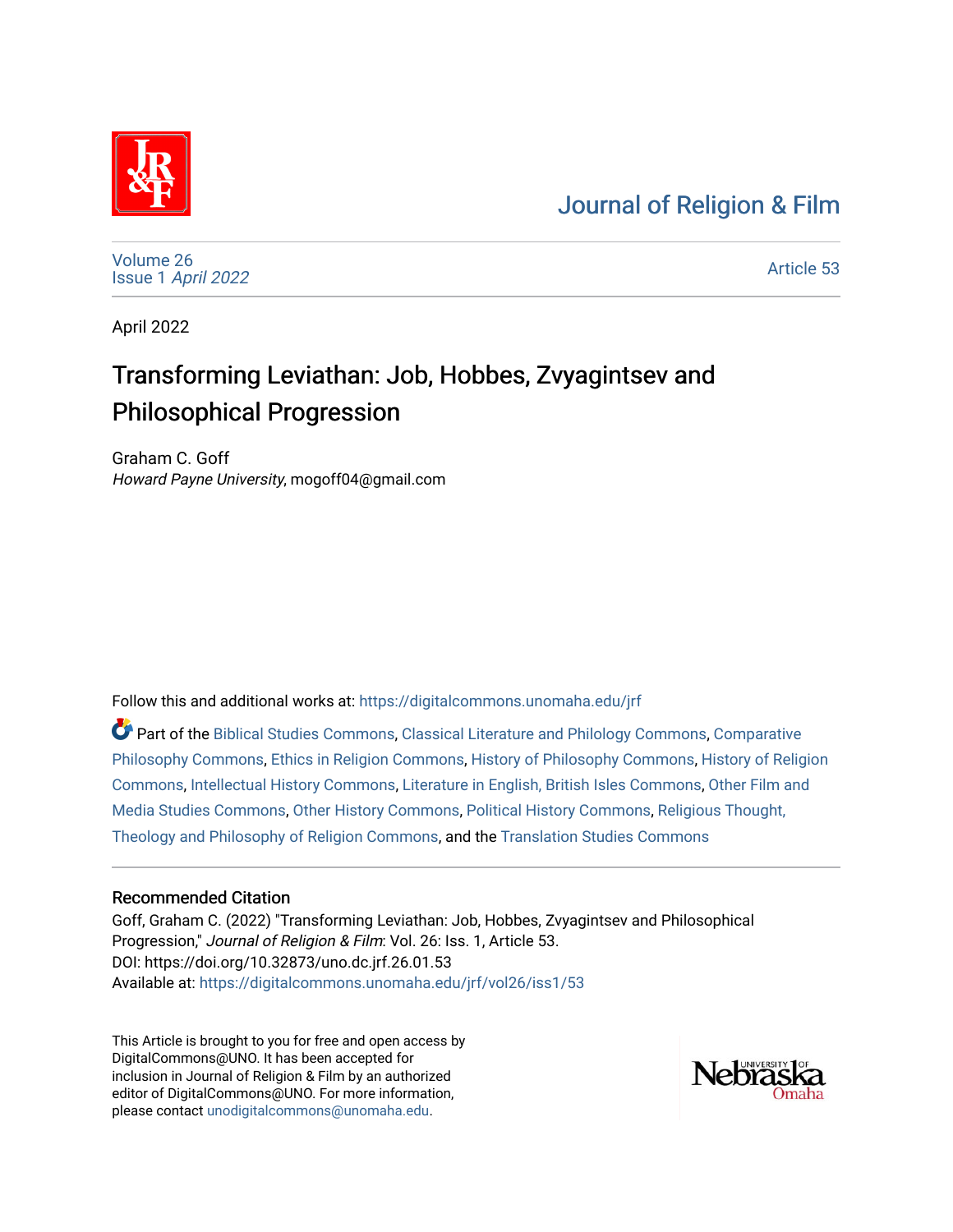### Transforming Leviathan: Job, Hobbes, Zvyagintsev and Philosophical Progression

#### Abstract

The allegory of Leviathan, the biblical serpent of the seas, has undergone numerous distinct and even antithetical conceptions since its origin in the book of Job. Most prominently, Leviathan was the namesake of Thomas Hobbes's 1651 political treatise and Andrey Zvyagintsev's 2014 film of the same name, a damning indictment of Russian corruption. These three iterations underscore the societal transition from the recognition of power as being derived from God to the secularization of power in Hobbes's philosophy, to the negation of the legitimacy of divine and secular institutional power, in Zvyagintsev's controversial film. This examination of Leviathan's three unique iterations elucidates the evolution of philosophy and the solution to a world devoid of authority. An autopsy of Leviathan's allegorical beached corpse invites the individual to create and recognize their own authority and purpose, thus fabricating a fourth transformation of Leviathan.

#### Keywords

Job, Hobbes, Zvyagintsev, Leviathan, Russian, Orthodoxy

#### Creative Commons License



This work is licensed under a [Creative Commons Attribution 4.0 License](https://creativecommons.org/licenses/by/4.0/).

#### Author Notes

Graham C. Goff is a student at Howard Payne University interested in philosophy, political science, and history. He would like to thank Dr. Dave Claborn for his tireless support in both academic and personal matters, as well as Samuel Goff, his favorite editor.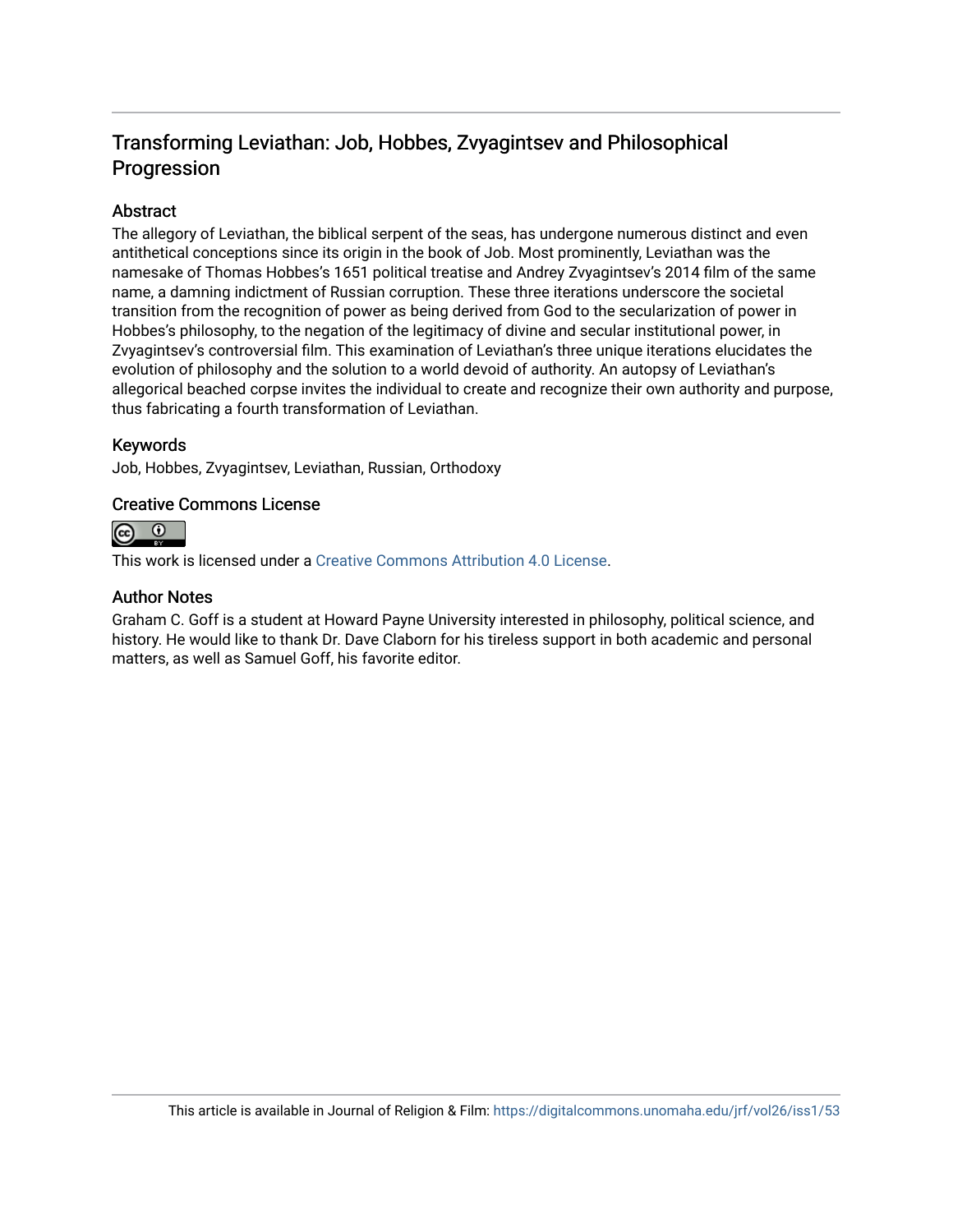#### **Introduction**

The allegory of Leviathan, the biblical serpent of the seas, has undergone numerous distinct and even antithetical conceptions since its origin in the book of Job. Most prominently, Leviathan was the namesake of Thomas Hobbes's 1651 political treatise and Andrey Zvyagintsev's 2014 film of the same name, a damning indictment of Russian corruption. These three iterations underscore the societal transition from the recognition of power as being derived from God to the secularization of power in Hobbes's philosophy, to the negation of the legitimacy of divine and secular institutional power, in Zvyagintsev's controversial film. This examination of Leviathan's three unique iterations elucidates the evolution of philosophy and the solution to a world devoid of authority. An autopsy of Leviathan's allegorical beached corpse invites the individual to create and recognize their own authority and purpose, thus fabricating a fourth transformation of Leviathan.

In 1651, Thomas Hobbes commissioned Wenceslaus Hollar and Abraham Bosse to create the front-piece for *Leviathan*, his eminent work of political theory.<sup>1</sup> The finished etching is among the most historically significant works of art, as well as a visual summary of Hobbes's political theory.<sup>2</sup> Bosse places the castle by the church, the crown by the mitre, the cannon by the excommunion, weapons of warfare by the symbols of logic, and the battlefield by the religious court, a symbol of the commonwealth's unified strength. Looming above the juxtaposed military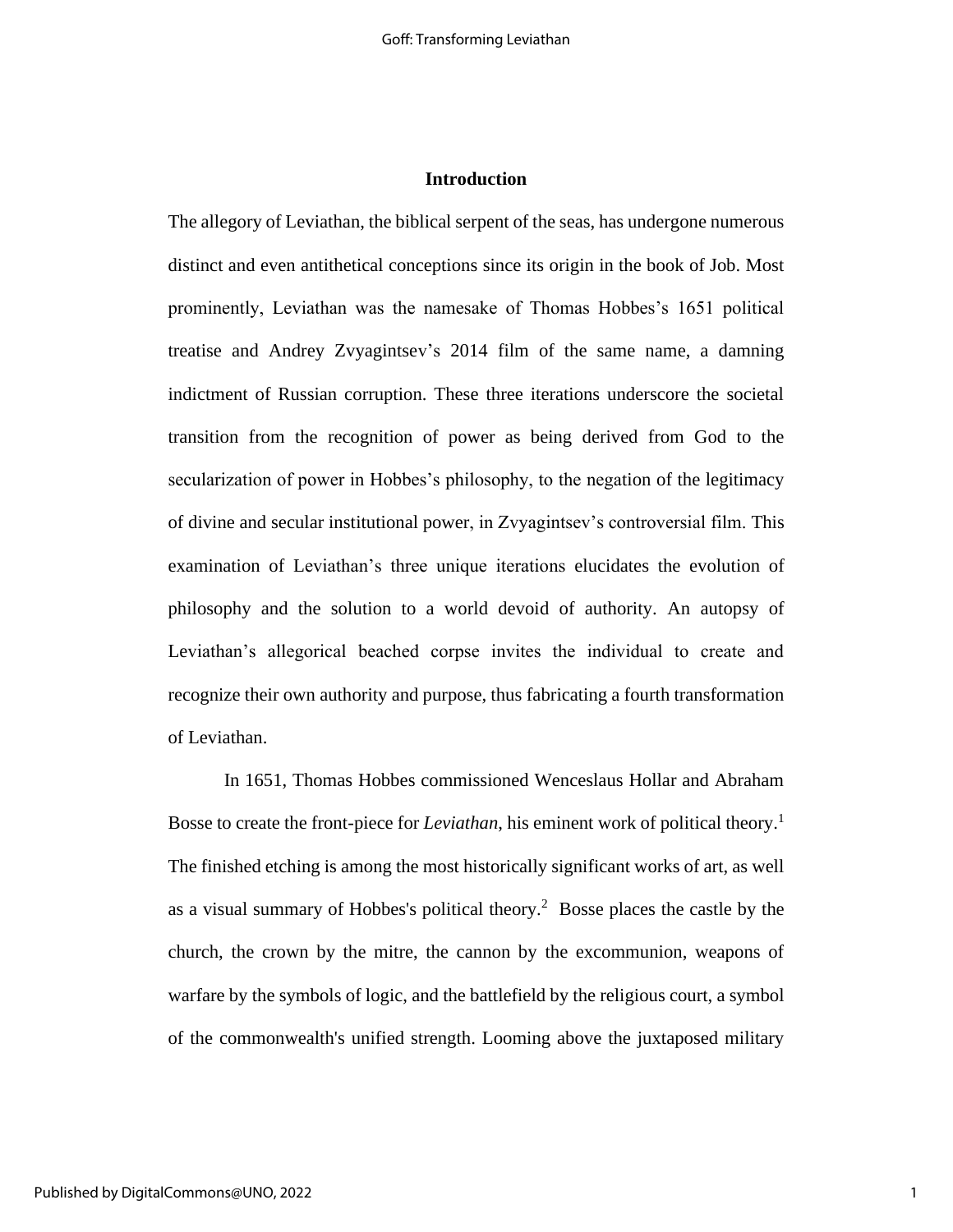and religious symbols is a massive, crowned figure wielding a sword and crosier, gazing upon his dominion, composed of hundreds of human figures, a metaphor for the power of the social contract, and the reflective power of the state upon those who compose it. Spanning the top of the etching is the quote, *Non est potestas super terram quae comparetur* ("There is no power on earth to be compared to him")<sup>3</sup>, referencing Leviathan, the great serpent of the sea that is so powerful that only God can defeat him.



*Figure 1: Depiction of the sovereign from* Leviathan's *front-piece*

By using the allegory of Leviathan, Hobbes repurposes a symbol of divine authority as one of earthly governmental power. The reimagination of Leviathan as being a force of humans rather than a supernatural beast of the sea, indominable by humankind, is a significant development in secular thought, as previous political theory concerned how the ruling class should utilize divine right rather than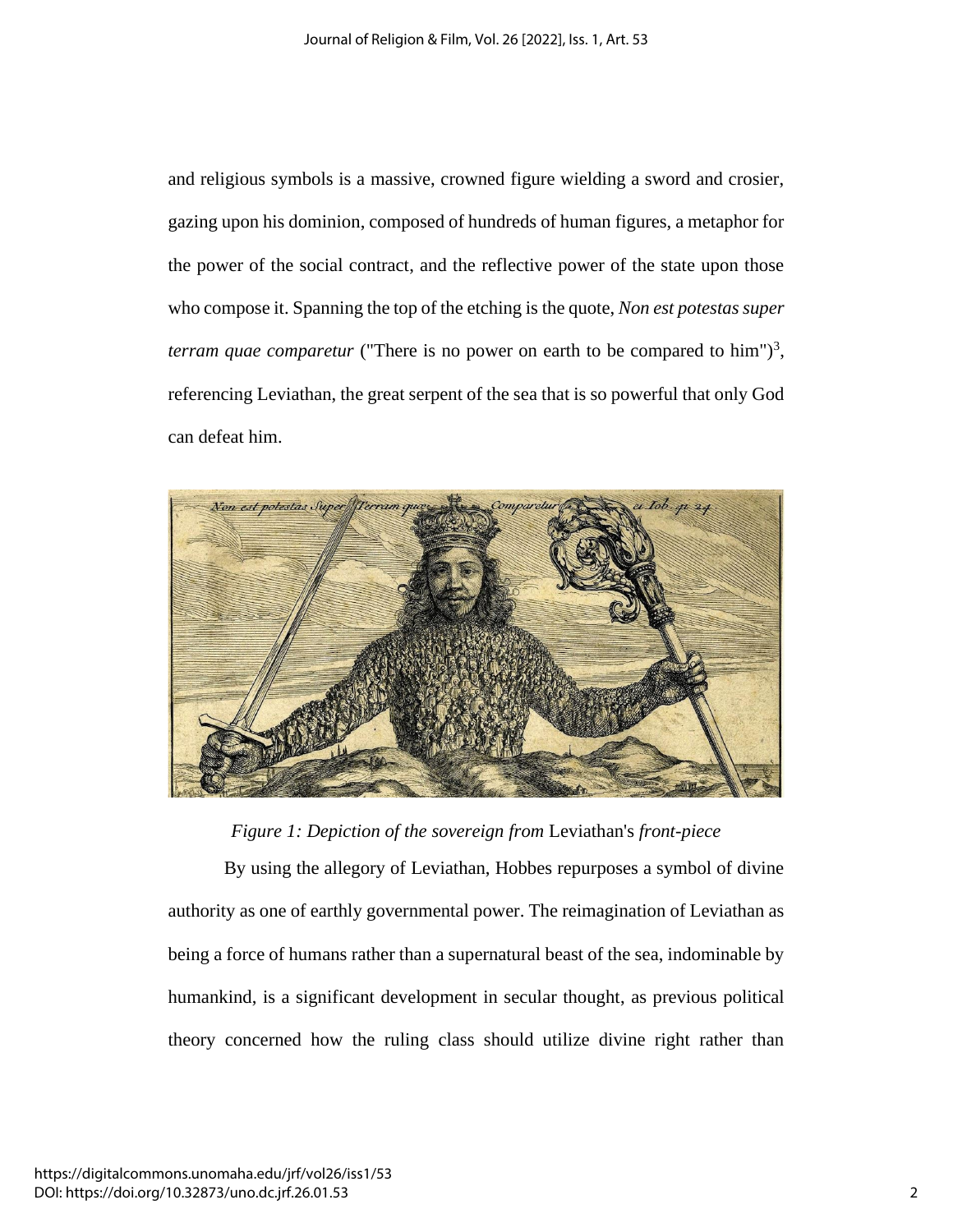addressing the means by which the populace can ensure their own security and prosperity. <sup>4</sup> However, the evolution of Leviathan did not end with Hobbes's 1651 governmental treatise.

Andrey Zvyagintsev's 2014 film *Leviathan* presents the fearsome serpent of the seas as an inert skeleton washed up on the shores of a Russian fishing town. This third rendition of Leviathan embodies Zvyagintsev's presentation of the modern perversion of Hobbes's social contract: a world in which the church and state are melded together for their own benefit rather than the service of the governed.<sup>5</sup>

From biblical tradition to Hobbes to Zvyagintsev, Leviathan undergoes three major transformations. In the bible, Leviathan reflects the might of God by being so powerful that only divine will can destroy it. Hobbes presents Leviathan as a ruler composed of the collective strength of his subjects, reflecting the human ability to create order and strength by means of social contract and governmental institutions. Zvyagintsev presents Leviathan as the brittle skeleton of a beached whale, a symbol of the postmodern recognition of the contemporary perversion of both church and state. Zvyagintsev's depiction of the death of Hobbes's social contract and the biblical symbol of divine power is a damning indictment of church, state, and tradition alike; a pronouncement that offers great insight to the state of modern pessimism applied to all facets of human nature and institutions. Zvyagintsev's Leviathan reflects the failure of both religious and governmental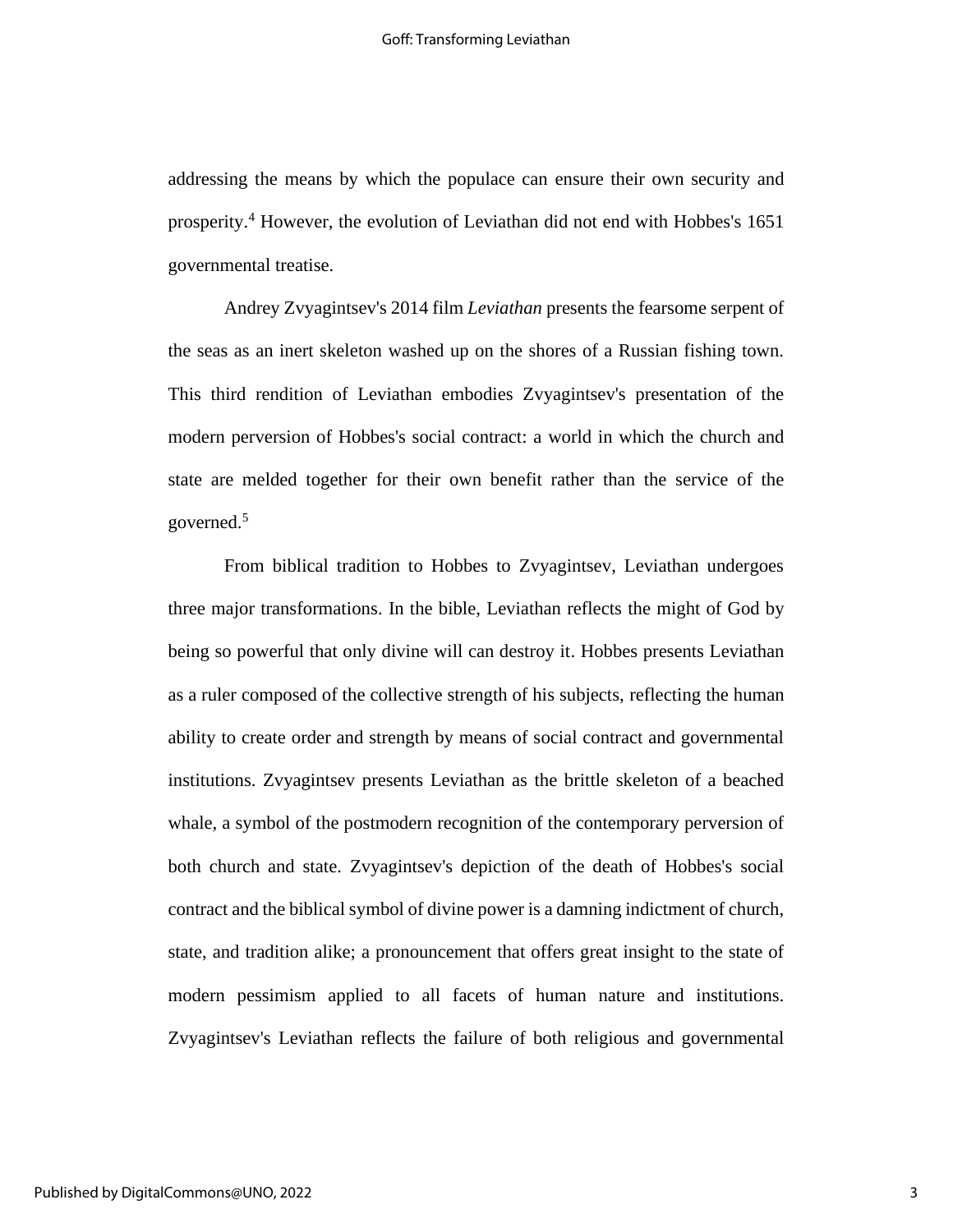institutions to create prosperity for their subjects. A better understanding of Leviathan's three distinct transformations provides insight into the nature of power: what it was, what it is, and what it never can be.

#### **Leviathan in the Bible**

Leviathan is first addressed in the book of Job, the story of the tribulations of a righteous, blameless man. The book begins with a dialogue between God and Satan, with God presenting Job as an upright man, and Satan questioning the degree of Job's obedience to God.<sup>6</sup> Satan requests permission to destroy Job's prosperity so that the nature of his faith can be determined.<sup>7</sup> God removes his protection from Job and his family, and in rapid succession, raiders kill his oxen and camels, fire from the heavens kills his sheep and servants, a mighty wind kills his children, and his body becomes covered in painful sores that render him unrecognizable.<sup>8</sup>

Three of his friends come to visit him. $9$  They instruct him to repent of sin, considering Job's condition to be a result of divine judgment.<sup>10</sup> Job defends his blamelessness and calls upon God to justify his judgement.<sup>11</sup> Job 38-41, the book's climax, describes God descending in a storm cloud, describing the power of his creation, saying,

Canst thou draw out Leviathan with a hook? Or his tongue with a cord which thou lettest down?

Canst thou put a hook into his nose? Or bore his jaw through with a thorn?

Will he make many supplications unto thee? Will he speak soft words unto thee?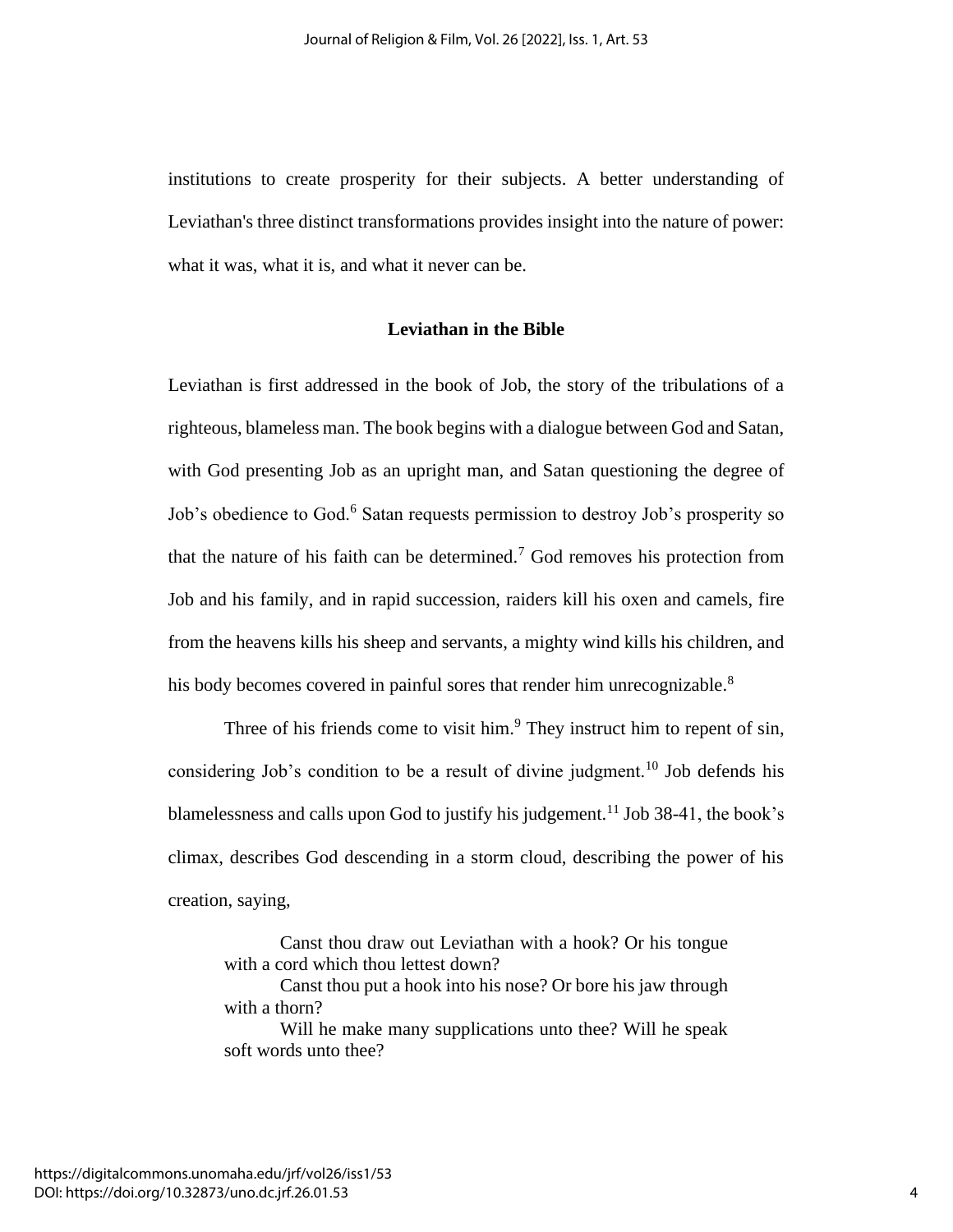Will he make a covenant with thee? Wilt thou take him for a servant for ever  $2^{12}$ 

Upon earth there is not his like, who is made without fear.

He beholdeth all high things: he is a king over all the children of pride.<sup>13</sup>

Job, overwhelmed by God's anger and the breadth of his creation, seeks repentance for questioning him, admitting his own finitude.<sup>14</sup> God, satisfied, restores his protection of Job and gifts him twice the property he had before, thus concluding the biblical story of Job.<sup>15</sup>

Leviathan appears in Job as a symbol of God's might and justice. At no point in God's rebuttal of Job's accusations of injustice does he reveal that Job's misfortune was a result of a wager with Satan. Instead, God reveals the breath of his creation as its own justification, contrasting his might with Job's vulnerability to deride Job's ability to question or even comprehend his justice, a theme revisited in Psalm 115:3, "But our God is in the heavens: he hath done whatsoever he hath pleased."

In his reference to Leviathan, God ridicules Job's anthropocentric perspective of pain and humanity.<sup>16</sup> Whereas prior biblical stories focus on God's relationship with humans, such as his commandment that humans fill and subdue the earth and have domain over every creature in Genesis<sup>17</sup> and his covenants of obedience in Leviticus and Deuteronomy, $18$  the book of Job takes a unique perspective on the human relationship to God. In Job, Leviathan, the serpent of the seas, is the pinnacle of God's creation, rather than humans. In "Job, The Mourner",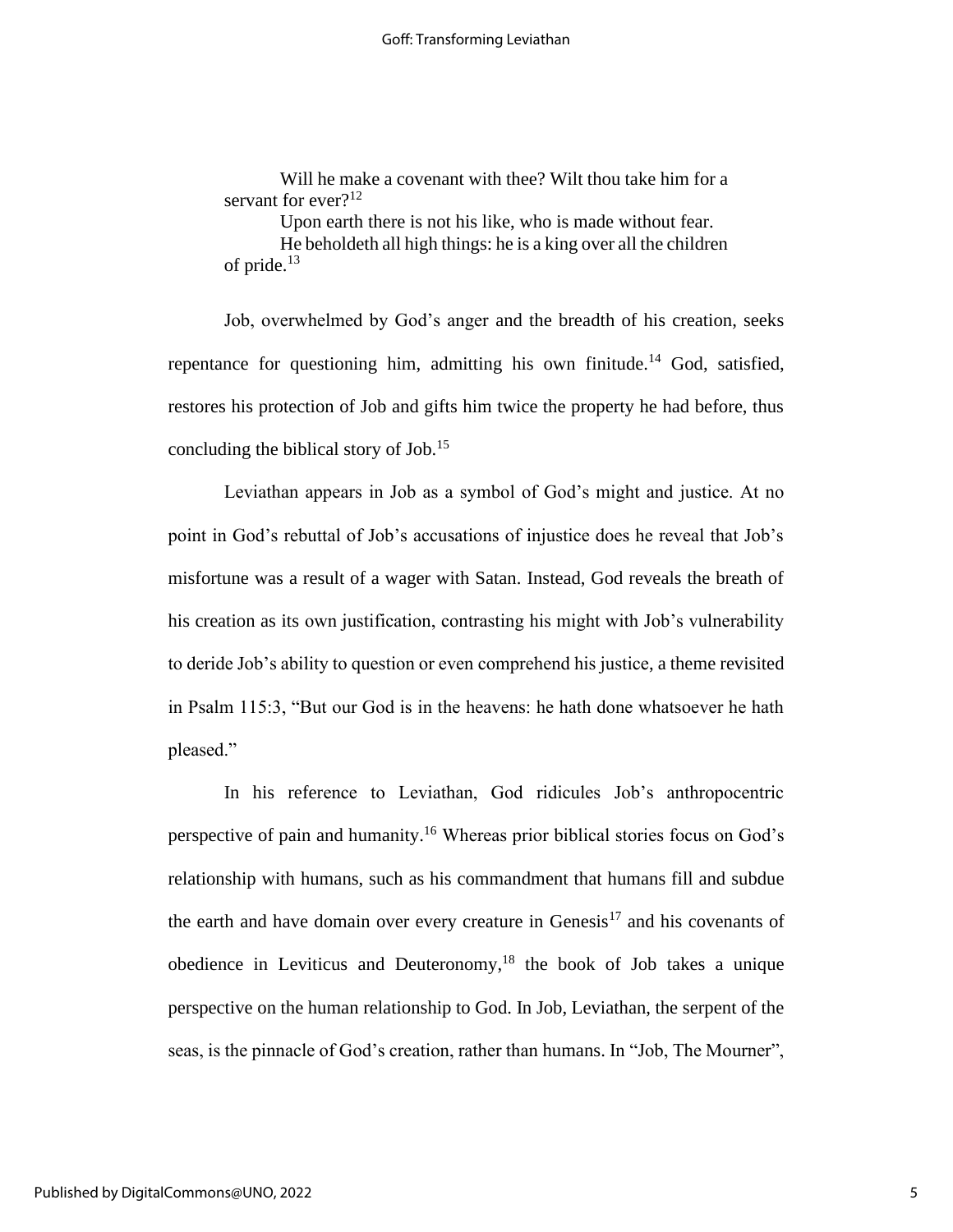Moshe Halbertal, professor of Jewish thought and philosophy at Hebrew

University, $^{19}$  writes,

In contrast with this the Book of Job describes creation in quite different terms. Here, the crown of creation is the terrifying leviathan, not human beings. The leviathan is described in God's speech to Job as follows: "On earth it has no equal, a creature without fear. It surveys everything that is lofty; it is king over all that are proud" (Job 41:33–34) ...God says to Job: not everything in creation happens because of you  $-$  I have other, very different matters to be concerned with. God's answer, as many readers have noted, does not address directly the problem of evil; yet, in its denial of humanity's central place in the universe this answer is helpful in at least one respect, in that it challenges the anthropocentric assumption which tends to reinforce the self-centeredness of pain.<sup>20</sup>

God's description of Leviathan's invulnerability, from his armored skin<sup>21</sup> to his heart of stone<sup>22</sup> is contrasted with Job's blistered skin and broken spirit.<sup>23</sup> In his description of Leviathan, God asserts the might of his creation and minimizes the centrality of humankind within it.

Although Leviathan's first biblical reference is in the final chapters of Job, the motif of the unconquerable serpentine monster of the seas recurs elsewhere in near-east religion and mythology. A seven-headed monster appears in the Ugaritic mythology practiced by the Canaanites, a nation adversarial to the Israelites.<sup>24</sup> The biblical appropriation of the Canaanites' monster of chaos, rendering him subservient to God, was an intentional and deliberate symbol of the Israelites' God's divine authority. The book of Psalms even goes so far as to describe Leviathan as domestic in God's presence, saying,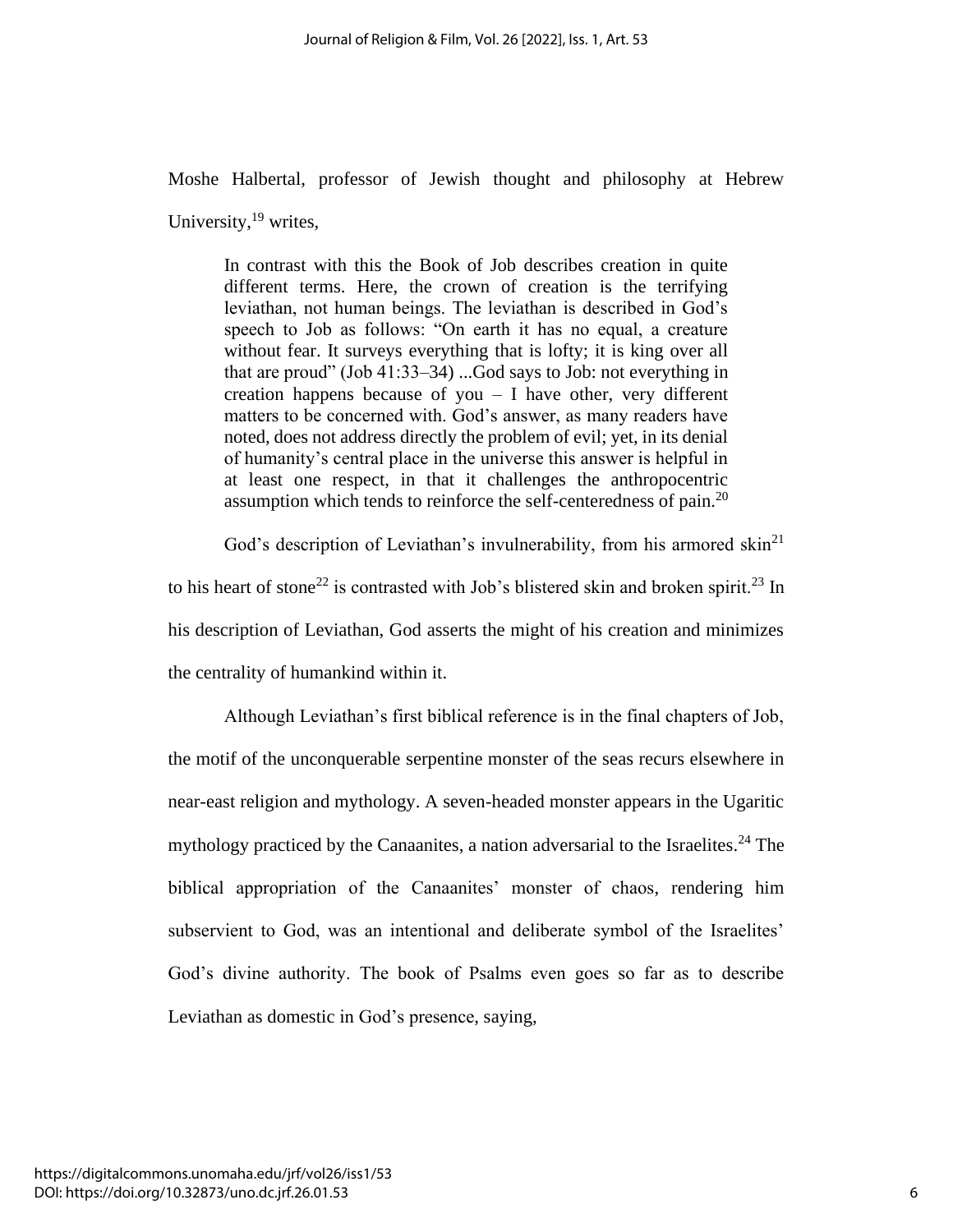O Lord, how manifold are thy works! In wisdom hast thou made them all: the earth is so full of thy riches.

So is this great and wide sea, wherein are things creeping innumerable, both small and great beasts.

There go the ships: there is that Leviathan, whom thou hast made to play therein.<sup>25</sup>

By claiming Leviathan, the serpent of Chaos, as his own creation, playful and inert in his presence, incapable of equaling, defeating, or challenging himself, the Israelite God displays both his command over creation and opposed religions.<sup>26</sup>

In the Bible, Leviathan stands as a symbol of divine authority and power. In Job, God uses Leviathan to humble Job and to establish his own impunity from judgement. By referencing Leviathan as the greatest, most fearsome creature of his vast creation in contrast with Job's fragility, God asserts his authority over humankind and rejects any notion of anthropocentrism. In Psalms, God is described as having domesticated Leviathan, the Canaanites' feared beast of chaos, thus appropriating a foreign deity as a mere plaything, establishing not only God's authority over humanity, but other gods as well. It is due to the association of Leviathan with power that Thomas Hobbes used Leviathan as the allegory for his political theory. By using a symbol of divine authority and justice for his proposed commonwealth, Hobbes transforms Leviathan from a symbol of God's power to human power through the social contract. $27$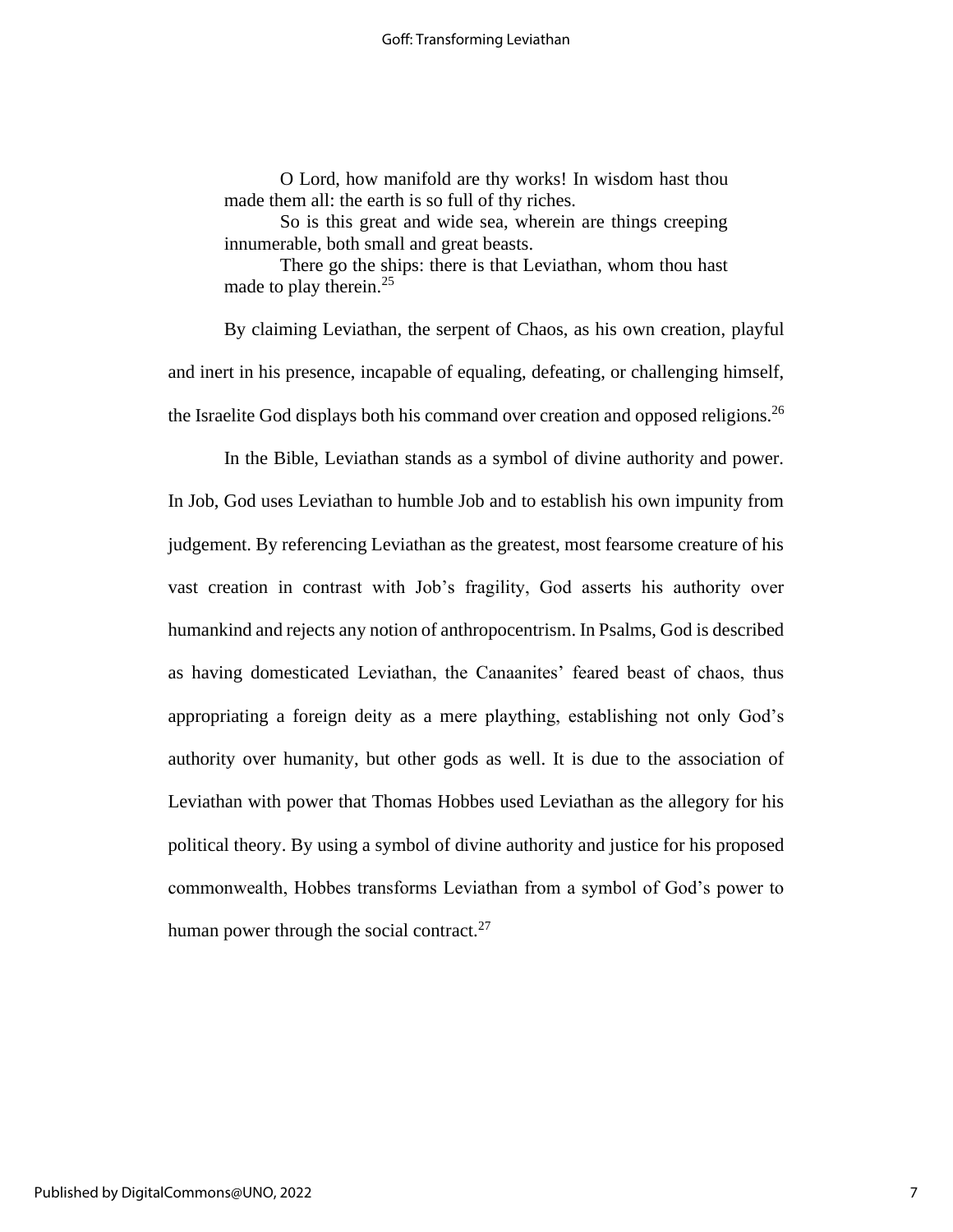#### **Leviathan and Hobbes**

*Leviathan or The Matter, Forme and Power of a Commonwealth Ecclesiasticall and Civil,* commonly abbreviated as *Leviathan,* is Thomas Hobbes's proposal of a Christian commonwealth of social contract, governed by an absolute "sovereign".<sup>28</sup> *Leviathan* advocates Christian theocracy, <sup>29</sup> absolute rule by an independent sovereign, $30$  and suppression of dissent and delinquency.<sup>31</sup> Hobbes justified such measures by emphasizing the divine right of the sovereign to behave as they saw fit to represent God's will on earth.<sup>32</sup> According to Hobbes, all authority is derived from God; the role of the state is not independent from that of the church- both are to enforce divine law and respect divine authority in equal degree.<sup>33</sup> Whereas in Job, God cites Leviathan as a symbol of his might and authority, Hobbes uses Leviathan as an allegory for the power and obligation of the sovereign to uphold the will of God on earth. God, speaking to Job, spoke of the breadth of his creation and his own infinitude, in order to establish that he was above understanding and reproach. Similarly, Hobbes established the sovereign as being above reproach by the masses, by the nature of their role of fulfilling God's will on earth, writing, <sup>34</sup>

It was not unlawful for Abraham, when any of his subjects should pretend private vision or spirit, or other revelation from God, for the countenancing of any doctrine which Abraham should forbid, or when they followed or adhered to any such pretender, to punish them; and consequently that it is lawful now for the sovereign to punish any man that shall oppose his private spirit against the laws… There ariseth also from the same a third point; that ... none but the sovereign in a Christian Commonwealth, can take notice what is or what is not the word of God.<sup>35</sup>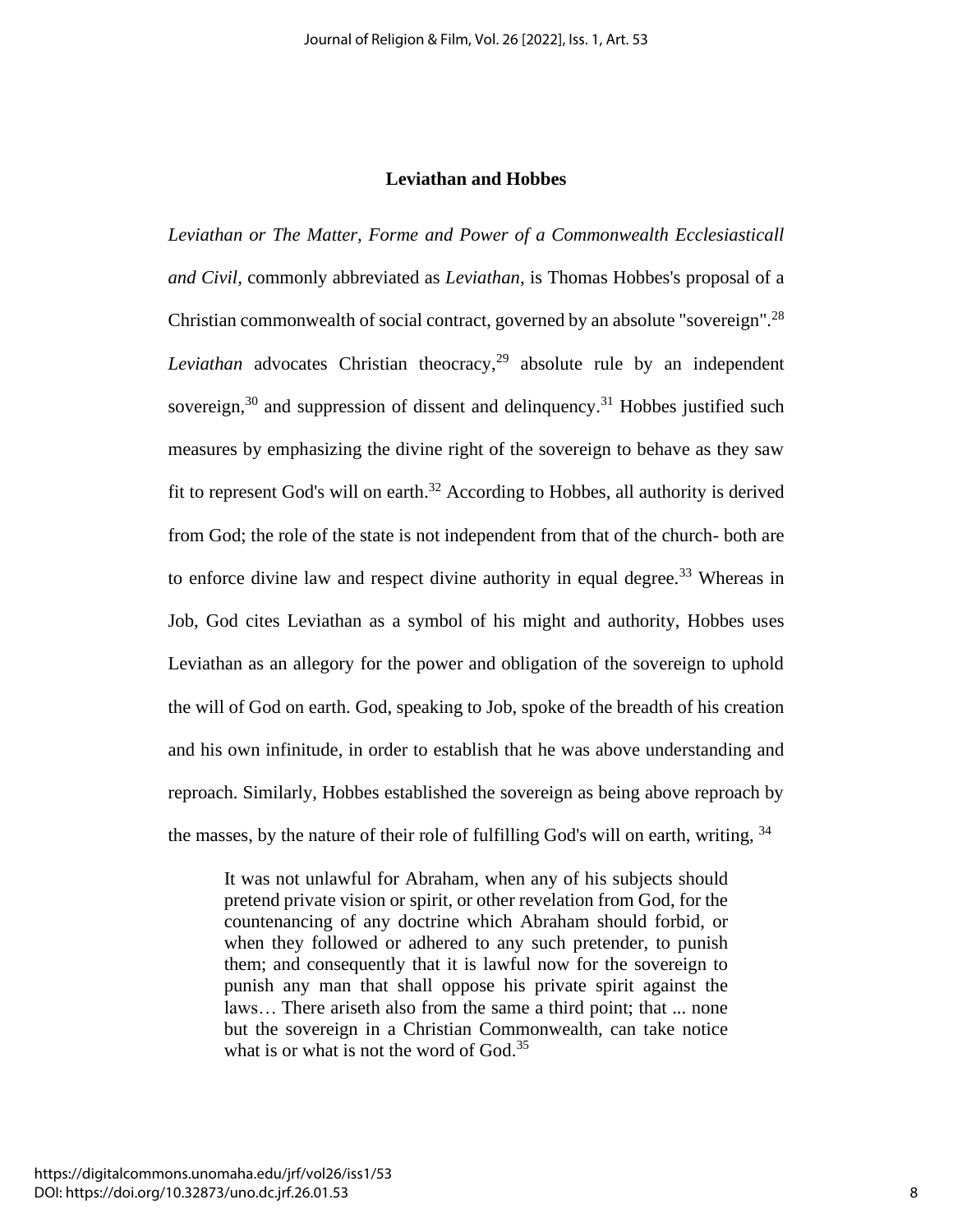However, Hobbes established that the sovereign were still beholden to the

Christian ideals of love and sincerity that they espoused, writing,

That which taketh away the reputation of sincerity; is the doing or saying of such things, as appear to be signs, that what they require other men to believe, is not believed by themselves; all which doings, or sayings are therefore called scandalous, because they be stumbling blocks, that make men to fall in the way of religion; as injustice, cruelty, profaneness, avarice, and luxury. For who can believe that he that doth ordinarily such actions as proceed from any of these roots, believeth there is any such invisible power to be feared, as he affrighteth other men withal, for lesser faults?<sup>36</sup>

The sovereign are to believe, and, in their actions and words, serve the authority that grants them the role of ruling, Hobbes insists. The sovereign, in order to establish and maintain the reputation of sincerity, must behave justly and generously, without profanity, avarice, or luxury.

The role of the sovereign is one of sacrifice, as they are required to behave with sincerity and love, despite their privileged positions. Preceding his pronouncement of the sovereign's role and obligation, Hobbes establishes the reason for the formation of the commonwealth: namely, humanity's propensity for conflict, writing,

So that in the nature of man, we find three principal causes of quarrel. First, competition; secondly, diffidence; thirdly, glory.

The first maketh men invade for gain; the second, for safety; and the third, for reputation. The first use violence, to make themselves masters of other people's persons, wives, children, and cattle, the second, to defend them; the third for trifles, as a word, a smile, a defferent oration, and any other sign of undervalue, either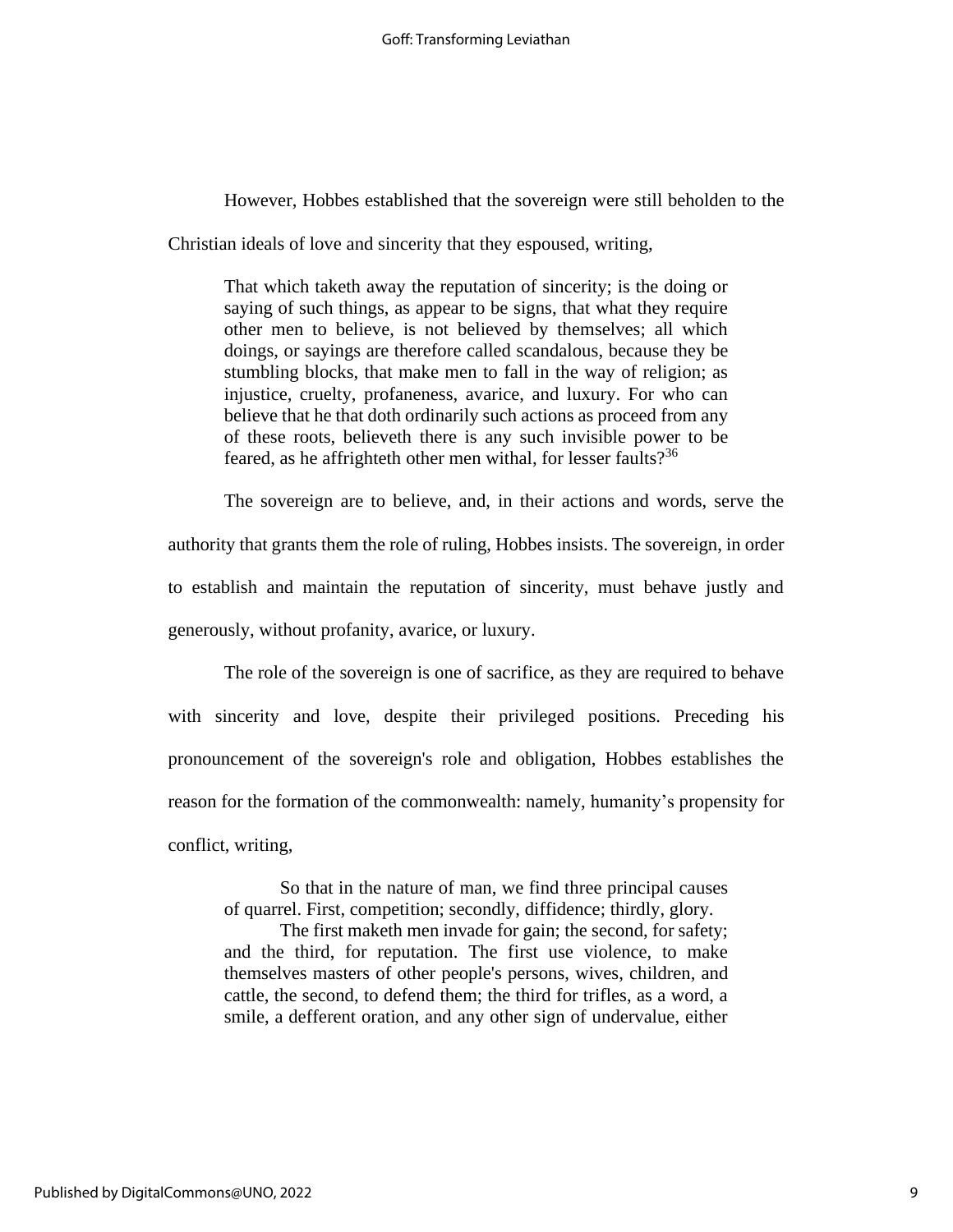direct in their persons, or by reflection in their kindred, their friends, their nation, their profession, or their name. $^{37}$ 

Such a state of conflict, Hobbes asserts, is the necessary consequence of the absence of governmental or religious authority. A defining characteristic of Hobbes's philosophy is his pessimism regarding human nature.<sup>38</sup> This pessimism informs his desire to establish a commonwealth, for government would be irrelevant as an institution if people were peaceful and cooperative in the state of nature. However, Hobbes proposes that the natural state of humanity is one of conflict and that the commonwealth, more than just a system of government, is a means of curtailing and regulating the destructive nature of humanity. In this famous quote, Hobbes details the societal result of the absence of a common power, writing,

In such condition, there is no place for industry; because the fruit thereof is uncertain. And consequently, no culture of the earth; no navigation, nor use of the commodities that may be imported by sea; no commodious building; no instruments of moving, and removing, such things as require much force; no knowledge of the face of the earth; no account of time; no arts; no letters; no society; and what is worst of all, continual fear, and danger of violent death; and the life of man, solitary, poor, nasty, brutish, and short.<sup>39</sup>

According to Hobbes, the establishment of common power is necessary to preserve all that is good and respectable in humans. Therefore, only coercion can be used to curtail coercion, and only through that control which is consented to by the masses, can humans be truly free.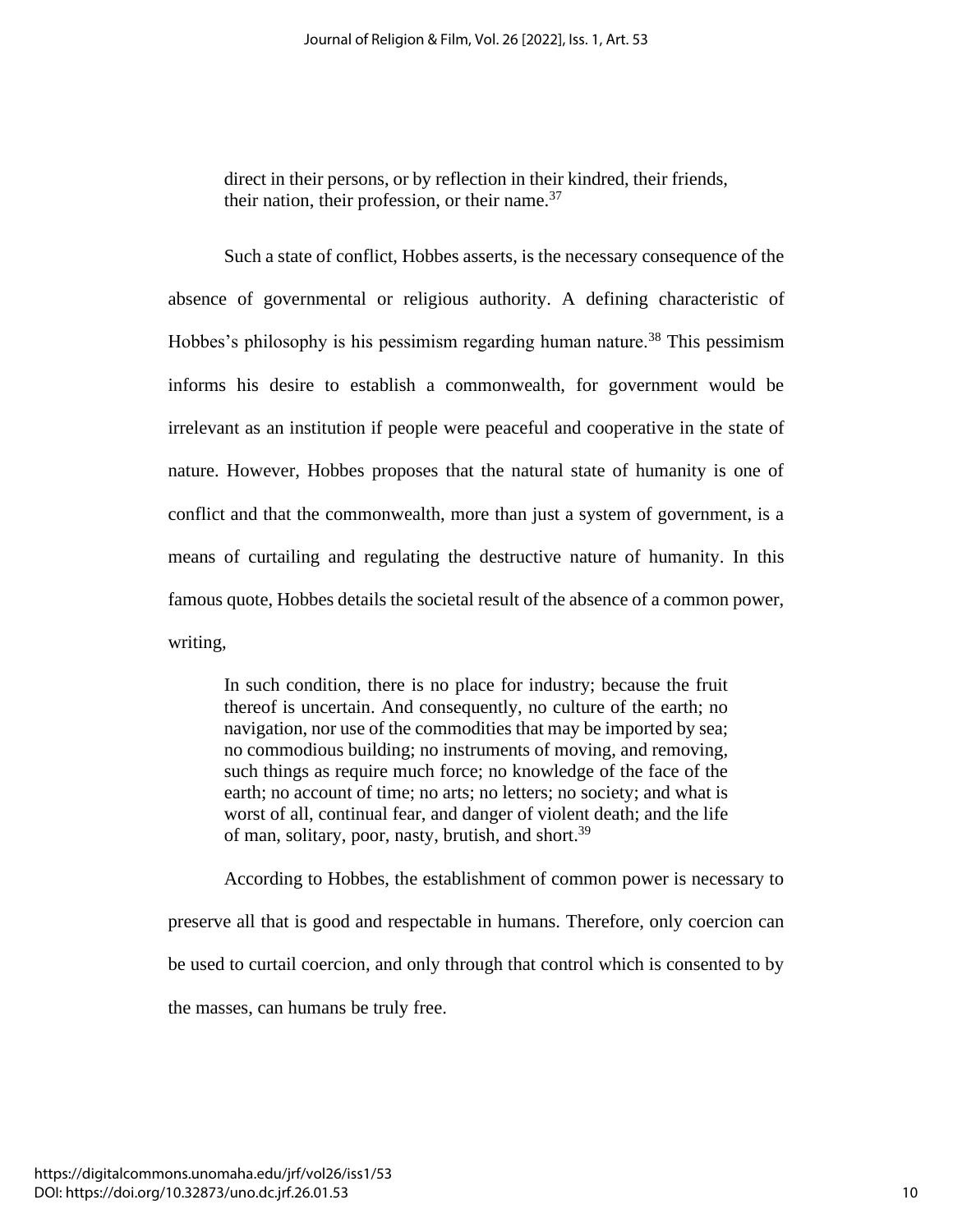Although Hobbes's political philosophy, characterized by religious law, is undoubtedly a religious one, at certain points, he diverged from traditional religious doctrine. One such divergence was his theory of justice, in which he determined that justice can be determined only by earthly institution, writing,

To this war of every man, this is also consequent; that nothing can be unjust. The notions of right and wrong, justice and injustice have there no place. Where there is no common power, there is no law: where no law, no injustice. Force, and fraud, are in war the cardinal virtues. Justice, and injustice are none of the faculties of neither the body nor the mind They are qualities, that relate to men in society, not in solitude. It is consequent to the same condition, that there be no propriety, no dominion, no mine and thine distinct, but only that to be every man's, that he can get; for so long as he can keep it.<sup>40</sup>

Within Hobbes's theory of justice lies one of the primary parallels between *Leviathan* and the biblical story of Job. God, speaking to Job from the storm cloud, established that He was beholden to no ethical code—that He was neither good nor bad—but rather, all powerful, and that good and bad are concepts defined in relation to His might. Similarly, Hobbes establishes that justice cannot be determined in absence of a common power; the sovereign exercise their power as they deem necessary to fulfill their divine obligation, and justice and injustice are concepts defined in relation to the sovereigns' might.

Thomas Hobbes's philosophy in *Leviathan* is best summarized in the quote:

The attaining to this sovereign power is by two ways. One, by natural force: as when a man maketh his children to submit themselves, and their children, to his government, as being able to destroy them if they refuse; or by war subdueth his enemies to his will, giving them their lives on that condition. The other, is when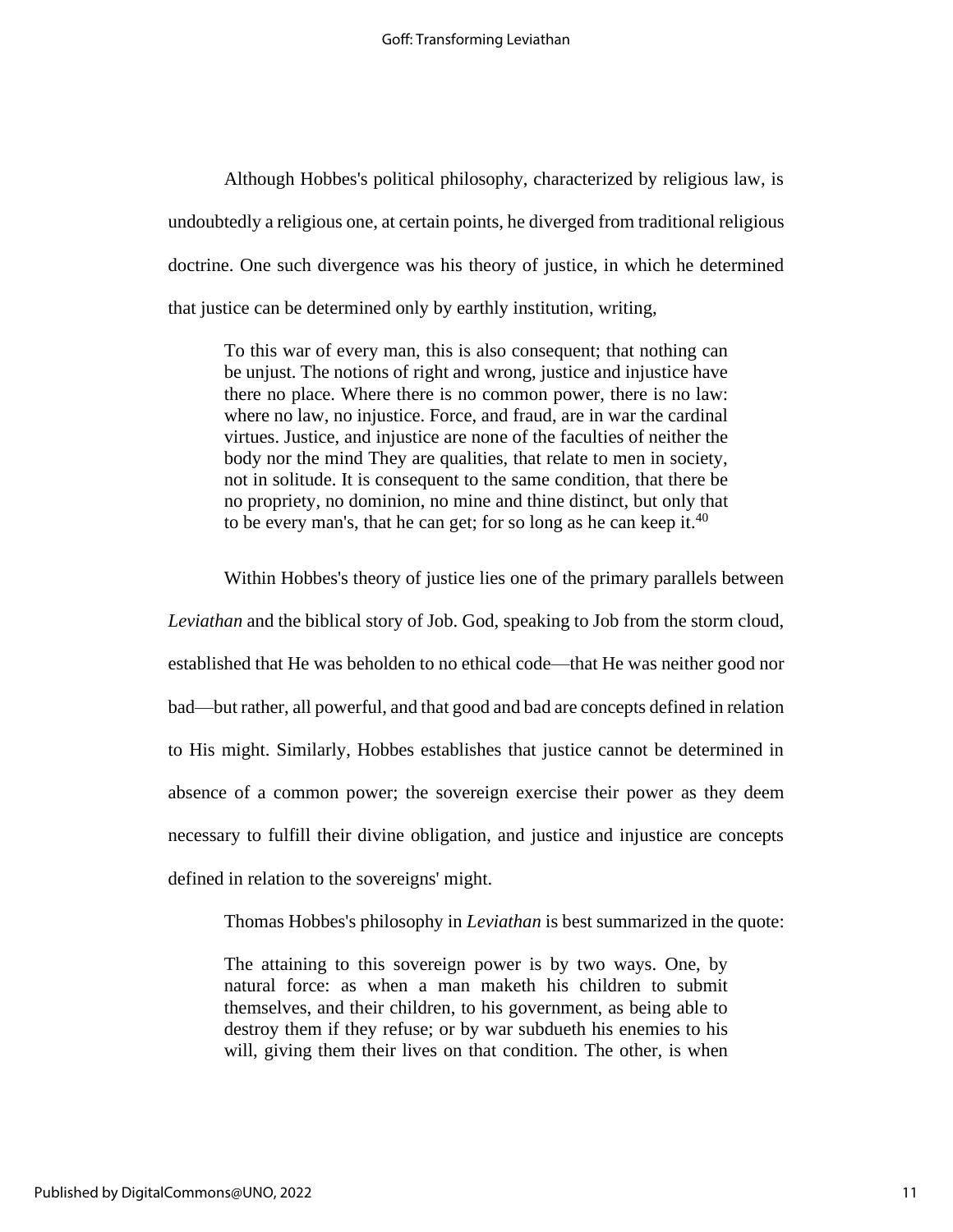men agree amongst themselves to submit to some man, or assembly of men, voluntarily, on confidence to be protected by him against all others. This latter may be called a political Commonwealth, or Commonwealth by Institution; and the former, a Commonwealth by acquisition. 41

Only by fear of death by a commonly agreed upon theocratic authority can a man find peace in himself and among his countrymen, Hobbes asserts.

#### *Hobbes: The Heretical, Absolutist Liberal*

The philosophy of *Leviathan*, dismissed as tyrannical by many contemporary liberal philosophers and historians, also drew the ire of numerous powerful factions at the time of its publication. Royalists and Anglicans sought to discourage future publication of Hobbes's works, while Presbyterians sought legal censorship of *Leviathan* and prosecution of Hobbes.<sup>42</sup> *Leviathan's* proposed university reforms resulted in Richard Allestree of Oxford Divinity School attacking Hobbes before the king himself, and in 1668, Hobbes was accused of heresy, although the allegation was not legally prosecuted.<sup>43</sup>

Hobbes has since been simultaneously praised as a father of liberalism for his advocacy of individualism and prosperity and decried as an advocate of tyranny due to the radical and paradoxical nature of his work, which advocates strict governmental measures and regulations in order to preserve liberty. As such, Hobbes was criticized by liberals as being too authoritarian and criticized by authoritarians as being too liberal.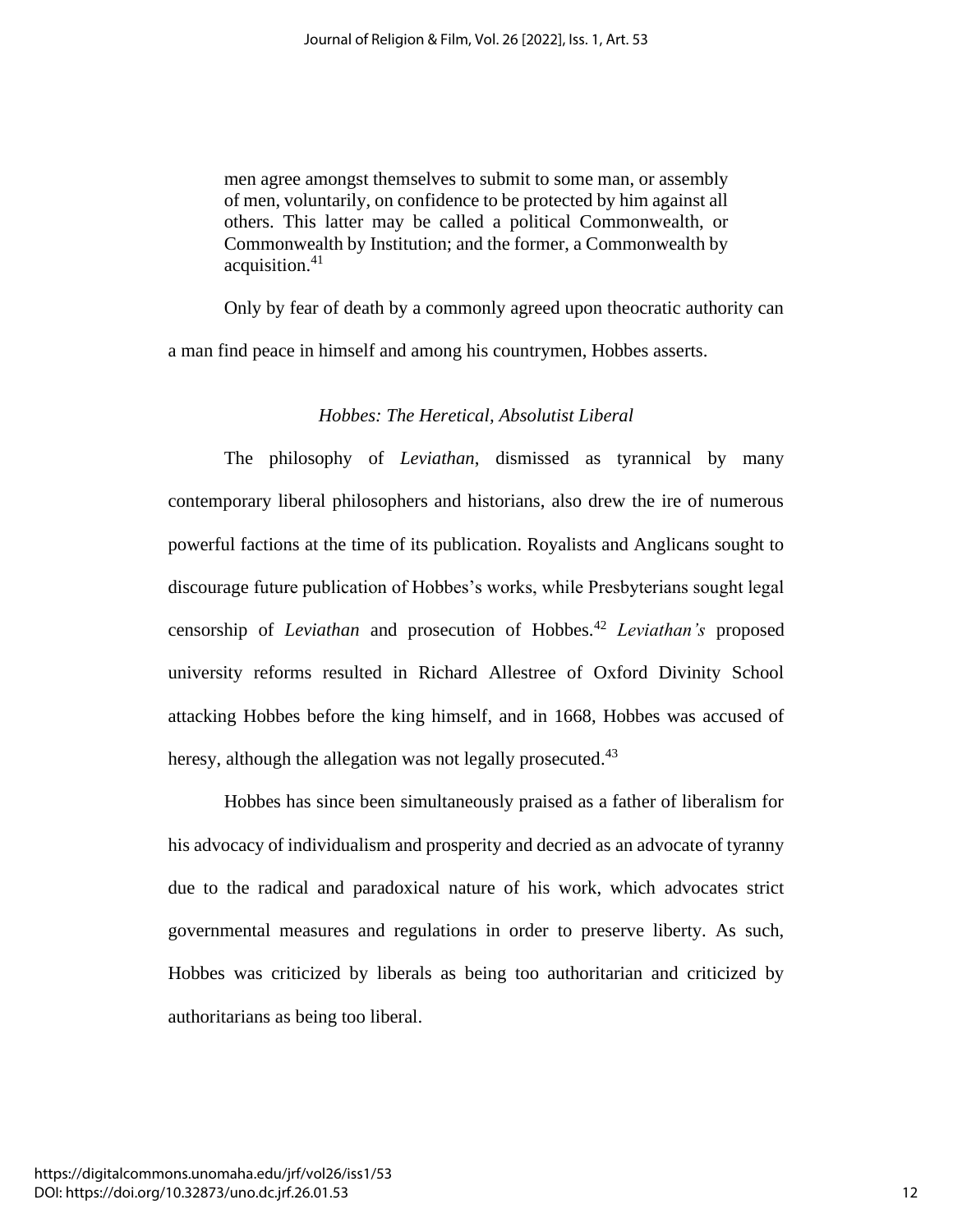J. Judd Owen claims that Hobbes is a forefather of liberalism despite his affinity for governmental absolutism. Hobbes's absolutist streak is indisputable: he argued that absolute liberty is found only in the state of nature, but this absolute liberty necessarily results in civil war and turmoil, thus rendering its benefits inaccessible.<sup>44</sup> The establishment of the commonwealth is in the best interest of the people, as the sovereign would allow sufficient protection to secure the fruits of liberty and satiate the public's appetites. However, Hobbes's proposed liberties were equally radical at the time. In *Leviathan*, Hobbes enumerates several absolute rights, such as the right to individual judgment, the right to theological perspective, and the right to resist violent death at the hands of either fellow subjects or the state.<sup>45</sup> Hobbes continues to state that the individual's greatest liberties are found in "the silence of the law," <sup>46</sup> meaning that those inclinations that *Leviathan* does not condemn are to be enjoyed as the rights of the masses, saying,

Since all the motion and actions of the citizens have never been circumscribed by law nor can be circumscribed because of their variety, it is necessary that the things that are neither commanded nor prohibited be almost infinite; and each can do them or not at his own discretion.<sup>47</sup>

Conversely, Charles D. Tarlton decries Hobbes as an unabashed authoritarian who vested too much power in the sovereign with utter disregard for fundamental human rights and freedoms.<sup>48</sup> This is objection to Hobbes is not unique to Tarlton; such prolific thinkers as Voltaire, George Lawson, Hume,<sup>49</sup> the Earl of Claredon, and Rousseau denounced Hobbes's philosophy.<sup>50</sup> Voltaire wrote, "he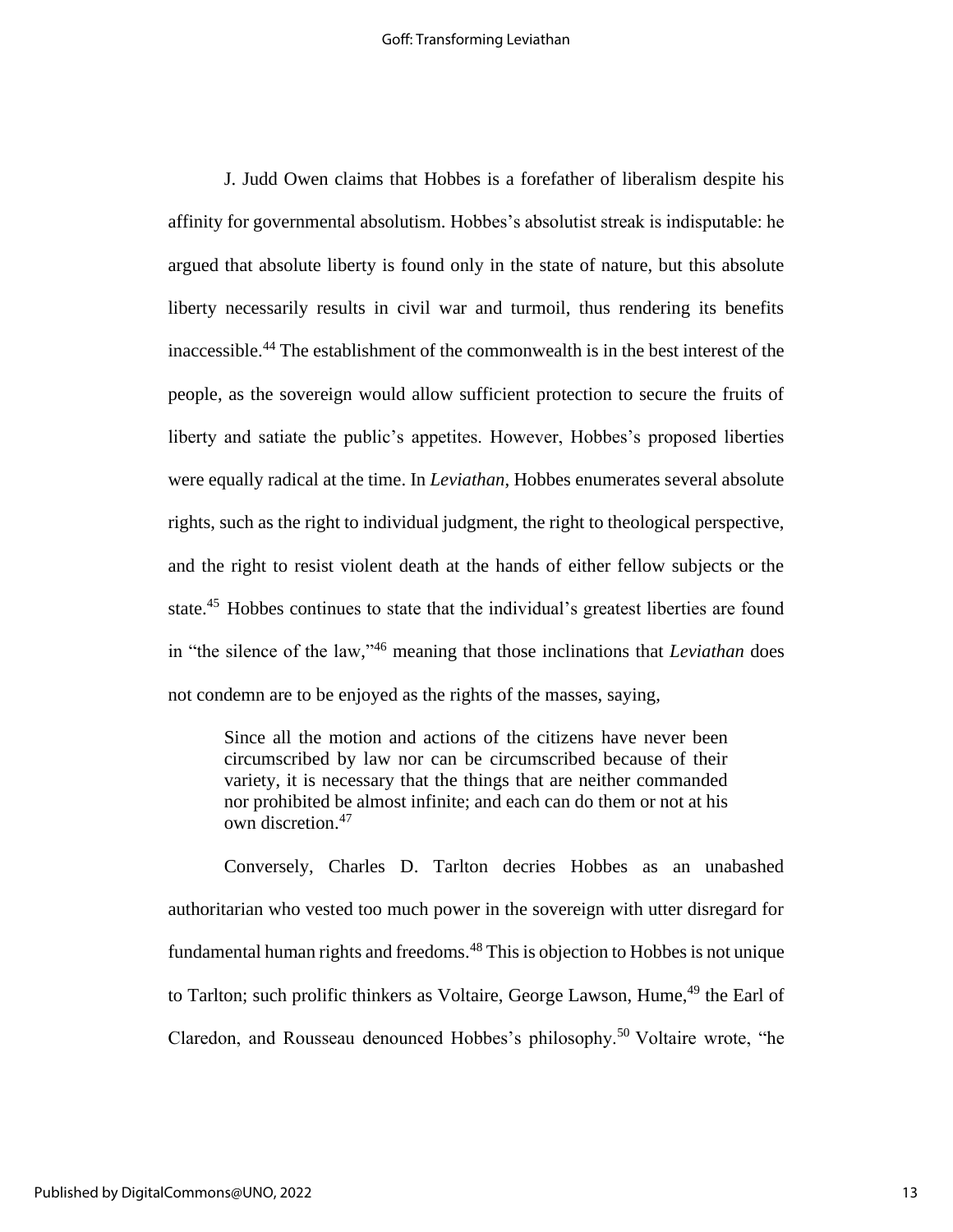makes no distinction between kingship and tyranny…with him force is everything,"<sup>51</sup> and Lawson wrote, "Hobbes's sovereign have a liberty to be unjust and wicked, and that more than any of his subjects, as he hath great power. I leave him to be a subject of such a sovereign, and wish all good men a better."<sup>52</sup>

The nature of this disagreement serves to clarify the nature of Hobbes's work. Those who consider Hobbes a liberal posit that he vested authority in the sovereign in the interest of the liberty of the public,<sup>53</sup> while those who charge Hobbes with advocating tyranny argue he vested such authority in the sovereign with disregard for the subjects' liberty.<sup>54</sup> Irrespective of *Leviathan's* practical and ethical merits, this ongoing debate clarifies that Hobbes's treatise is fundamentally concerned with power, authority, and the means by which humans can exercise them legitimately.

Hobbes's allegorical utilization of Leviathan marks a distinct departure from its prior religion-centric connotation. The transformation of Leviathan from a symbol of God's might to an allegory for human ability to find order in a common power founded upon divine authority is a formative evolution in political thought. This second transformation of Leviathan, while not a complete departure from its biblical origin, is one that places the realization of God's authority in the hands of humans, with a simultaneous pessimism regarding the fundamental nature of humanity, and optimism for human ability to synthesize order and prosperity.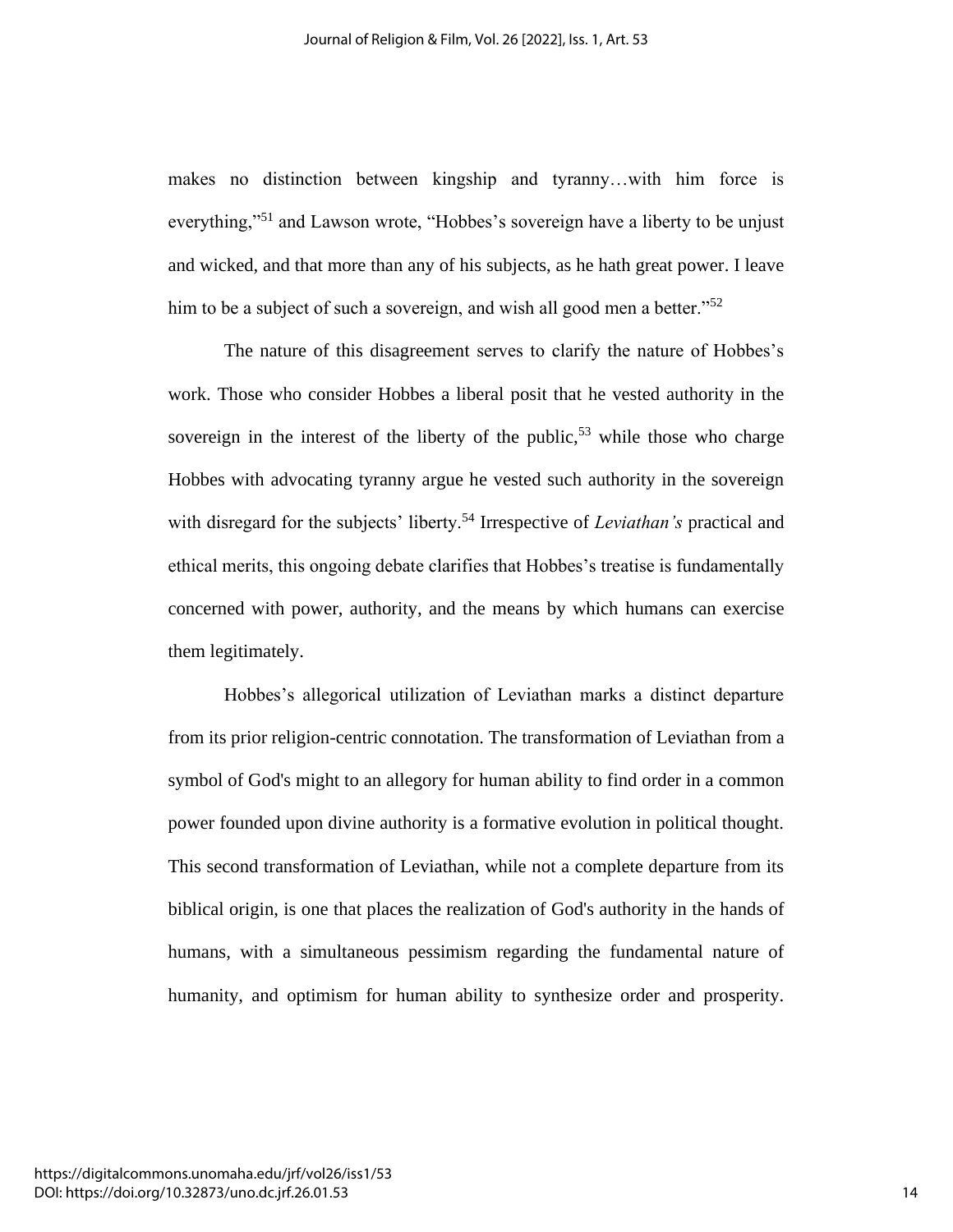However, Leviathan's third allegorical transformation, in the 2014 Russian film of the same name, questions its origins, both biblical and political.

#### **Leviathan and Zvyagintsev**

The opening scene of Zvyagintsev's *Leviathan* introduces a Russian coastal fishing town, its harbor filled with the wood and metal skeletons of abandoned fishing boats.<sup>55</sup> The protagonist, Kolya, is embroiled in a bitter legal battle against the town's mayor who wants to seize his house. In response, Kolya calls upon the assistance of Dima, an old military friend and Moscow lawyer. When Kolya is arrested and jailed for yelling at corrupt police officers, Dima and Kolya's wife Lilya begin a love affair. When Kolya discovers their infidelity, he assaults both his wife and Dima.

The mayor, a short, boorish man by the name of Vadim, disconcerted by Kolya's legal council, seeks the advice of his friend, the bishop. The bishop tells him "All power comes from God. Where there's power, there's might," advising him to handle Kolya forcefully in a scene distinctly reminiscent of Hobbes's political theory. The mayor abducts Dima, stages a mock-execution, and tells him to return to Moscow; Dima complies.

Following Dima's departure, Kolya ceases his legal defense and begins to pack his belongings to move, bitterly accepting defeat. During the move, Kolya and Lilya have sex in the cellar, signifying Kolya's forgiveness of Lilya's infidelity,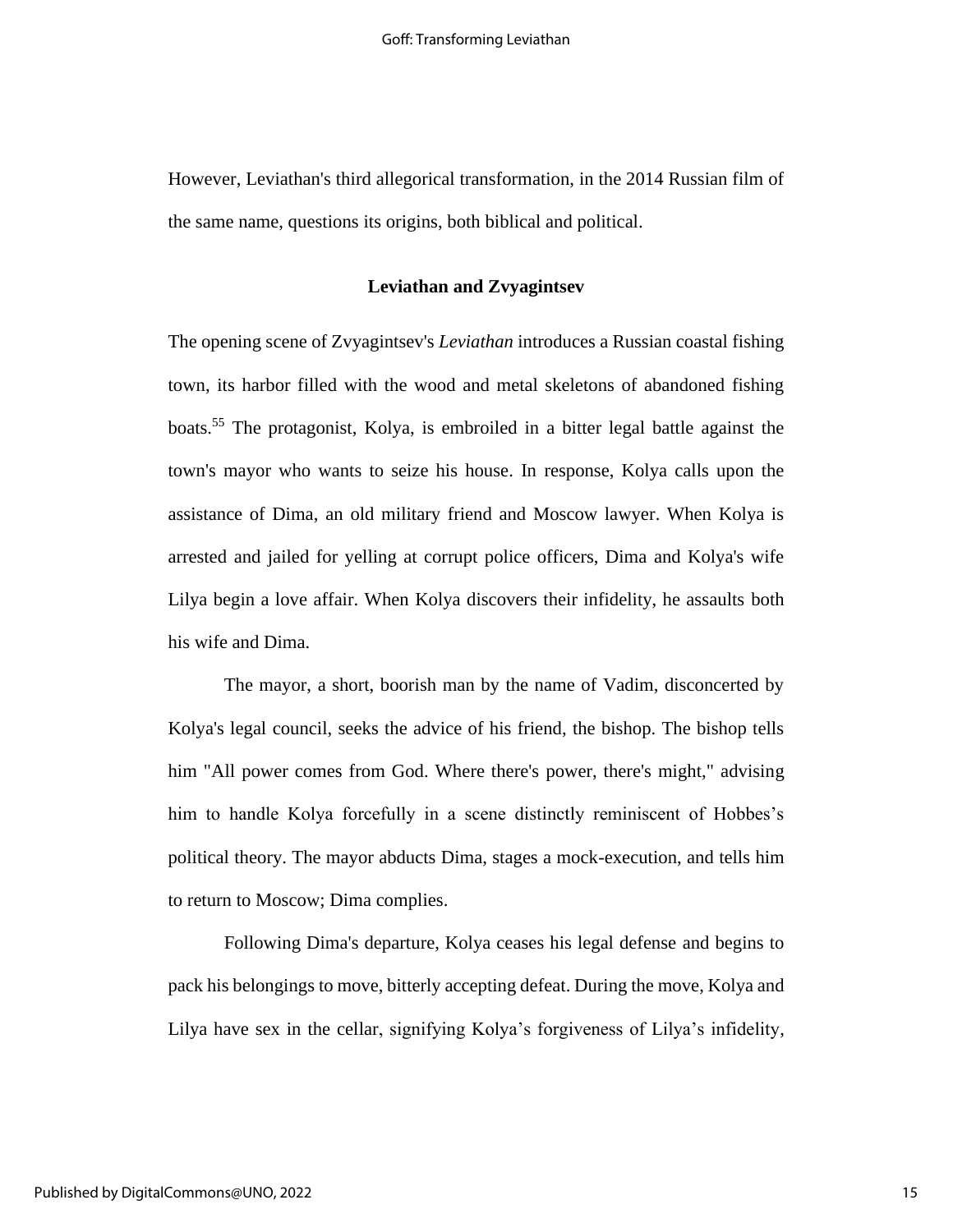and Roma, Kolya's son, witnesses their copulation. Afterward, Roma confronts Lilya, his stepmother, accusing her of causing all their suffering. The following morning, in a fit of despair, Lilya commits suicide by jumping off a cliff into the sea.

Upon hearing of Lilya's suicide, Kolya descends into a drunken stupor and confronts a priest, asking why he is afflicted with such loss. The priest quotes Job and instructs Kolya to accept his fate and make peace with God.

Kolya returns to his house and is arrested on charges of murdering his wife. He is sentenced to 15 years in prison for a crime he did not commit, and Roma is orphaned and ultimately adopted by Angela and Pasha, family friends who provided testimony against Kolya.

In the film's final scene, Mayor Vadim's intention with Kolya's property is revealed: a lavish church for his friend, the bishop. The film concludes with the bishop's sermon, in which he instructs the congregation not to act forcefully, but rather, to trust in God.

The film is dark and poetic, depicting modern life in gritty scenes of chainsmoking and binge drinking, and including monologues about the nature of God and creation. No character is innocent of wrongdoing, however uneven the gravity of their transgressions. Kolya mistreats his wife, Roma contributes to his stepmother's suicide, Dima betrays his friend's trust, Lilya betrays her husband, and Mayor Vadim and the bishop exploit their authority for personal gain. In this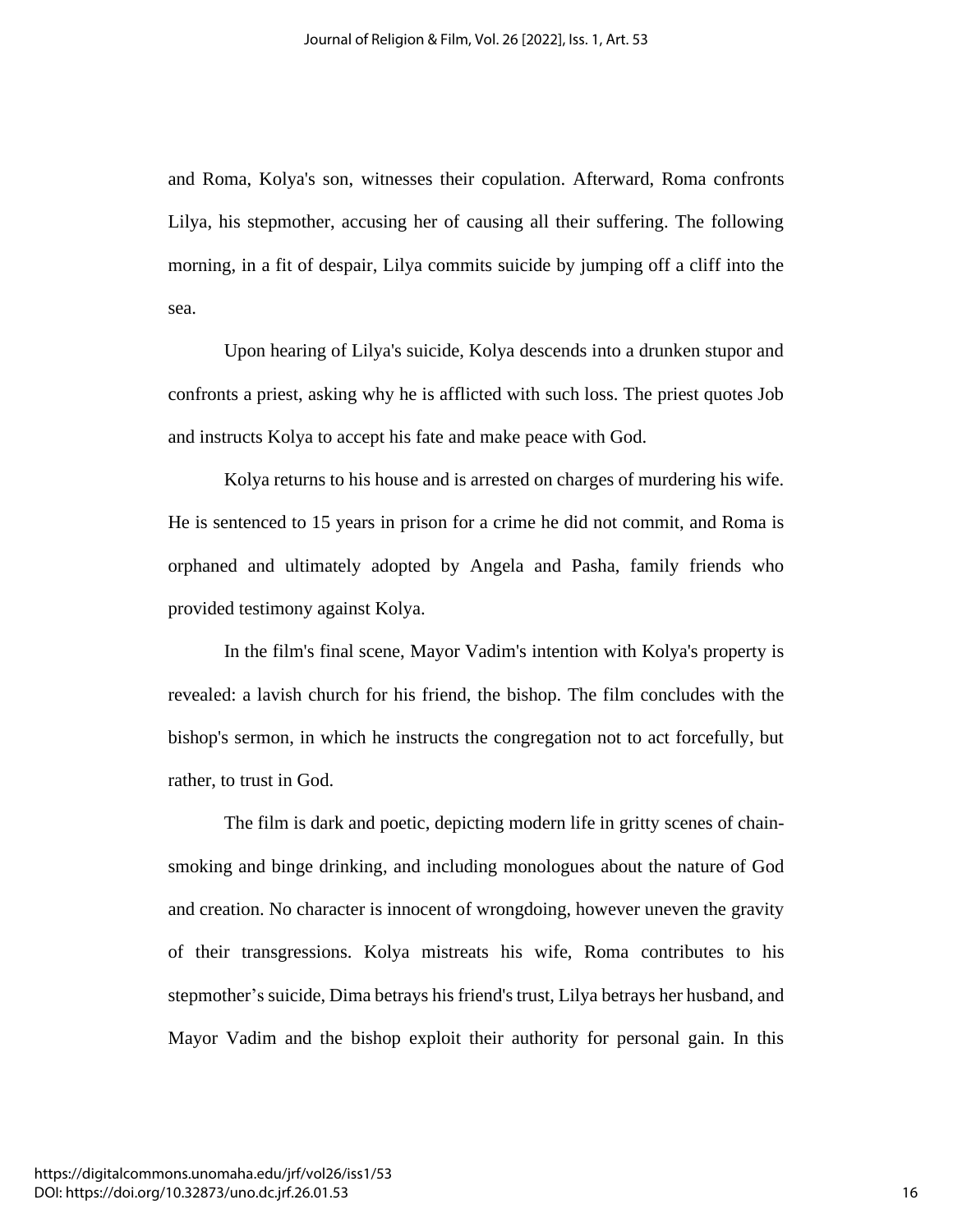respect, Zvyagintsev confirms Hobbes's theory of humanity's nature of perpetual conflict.

The film's pessimistic portrayal of institutions has been demonized by both the Russian government and the Russian Orthodox Church, with archpriest Andrey Tkachev calling Leviathan "a depressive film with anti-biblical themes and a suicidal after taste<sup>"56</sup> and the Russian Minister of Culture decrying it as "anti-Russian." <sup>57</sup> The fact that Leviathan elicited derision from both church and state is hardly surprising. Mayor Vadim conducts his corrupt dealings beneath a portrait of Vladimir Putin while his friend, the bishop, advocates comically devious measures against Kolya and his family. Kolya's friends use official portraits of former heads of state, including Lenin, Brezhnev, Gorbachev, and Yeltsin, as targets for marksmanship exercises. However, Zvyagintsev's critical depictions of politicians and clergymen is by no means a criticism of the Russian people or the Christian faith. Zvyagintsev is a Christian himself, and in his 2015 interview with *Cineaste Magazine*, he detailed the relationship between his personal faith and his criticisms of the Orthodox Church:

There's a saying: 'The more talented you are, the more will be asked of you.' The church as an organ of power has much more might than the government because any kind of government, any time of civil institutional power, is…to administrate the country, whereas the orthodox church is far more encompassing. They have the power to affect peoples' lives and they are supposed to…be able to tell people…good from wrong. They, as the church, are supposed to have more power over peoples' minds. Coming into such closely bound communication with political power, the church in a certain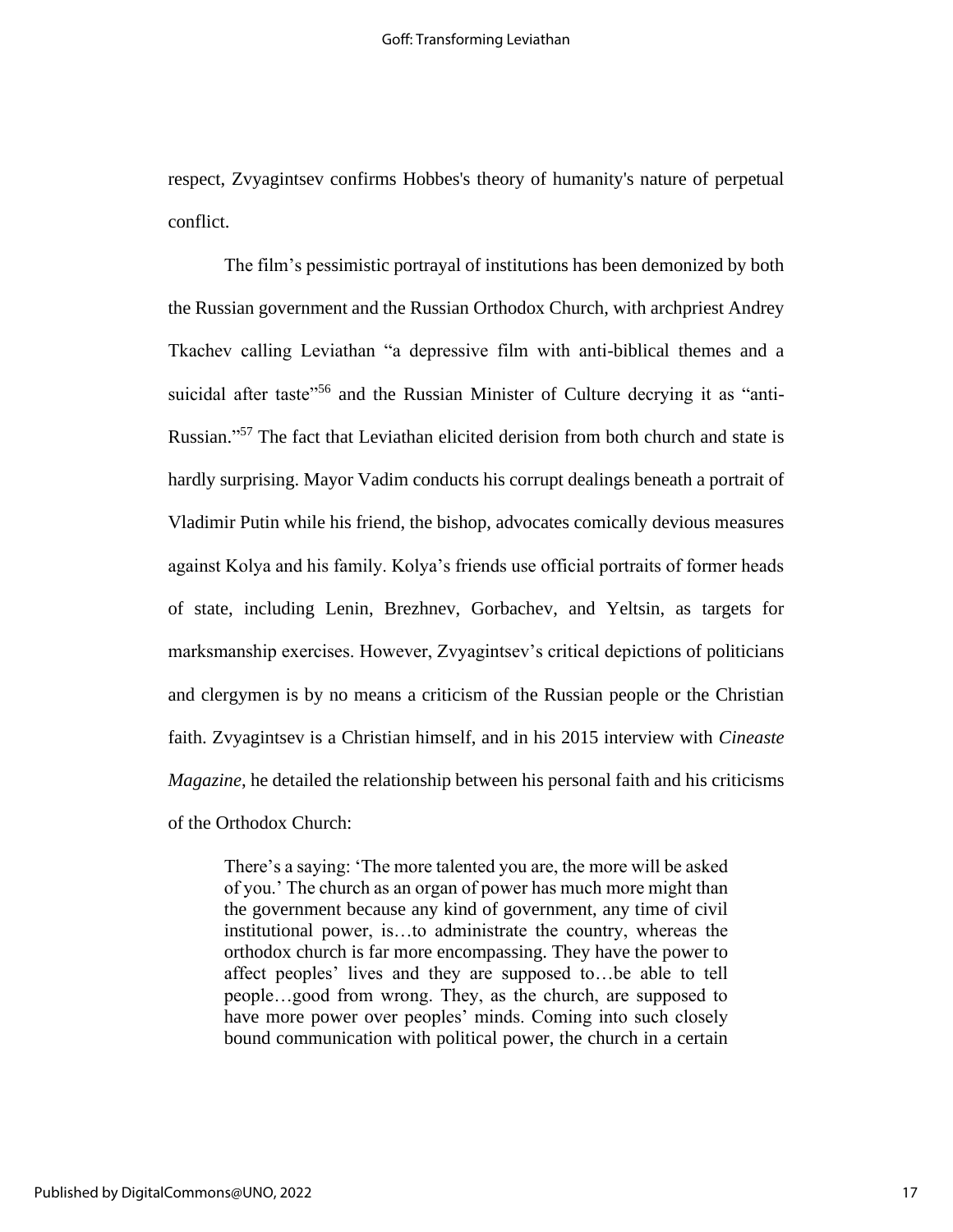way degrades itself to a level that is so much less than what they are supposed to do. In this context, this is my critique of the church and their connection to political power, which should not be happening.<sup>58</sup>

When asked if he believed in God, Zvyagintsev replied

I do, but not in the context of how we are supposed to believe in God. I'm ready to think in that direction. I'm ready to have my natural doubts. But not by way of confession as in the Russian orthodox church…. Nietzsche once said, 'If you want to breathe clean, fresh air, never go to a church.' Another maxim of Nietzsche's was: 'In truth, there was only one Christian and he died on the cross.'<sup>59</sup>

Zvyagintsev's faith is a complex framework built upon a respect for the church's intended socio-ethical and spiritual utility and a series of maxims from the prolific atheist philosopher, Fredrich Nietzsche.<sup>60</sup> His faith's complexity is aptly displayed in Leviathan, but complexity should not be misconstrued as disbelief. His critiques are against power hungry clergymen and the corrupt politicians they conspire with, rather than the Christian faith or the Russian people.

Zvyagintsev's negative characterization of the contemporary Orthodox Church does not negate the possibility of true faith for his characters. Kolya is most visibly concerned with religious searching, evidenced by his confrontation with the local priest, and his exclamation of "Why? What for, Lord?" reminiscent of Jesus's pronouncement from the cross,<sup>61</sup> a reminder of Kolya's similarity to the biblical Job. Other characters exhibit similar biblical themes and parallels. By sleeping with Lilya, thus betraying Kolya, Dima comes to resemble the biblical Jacob, who stole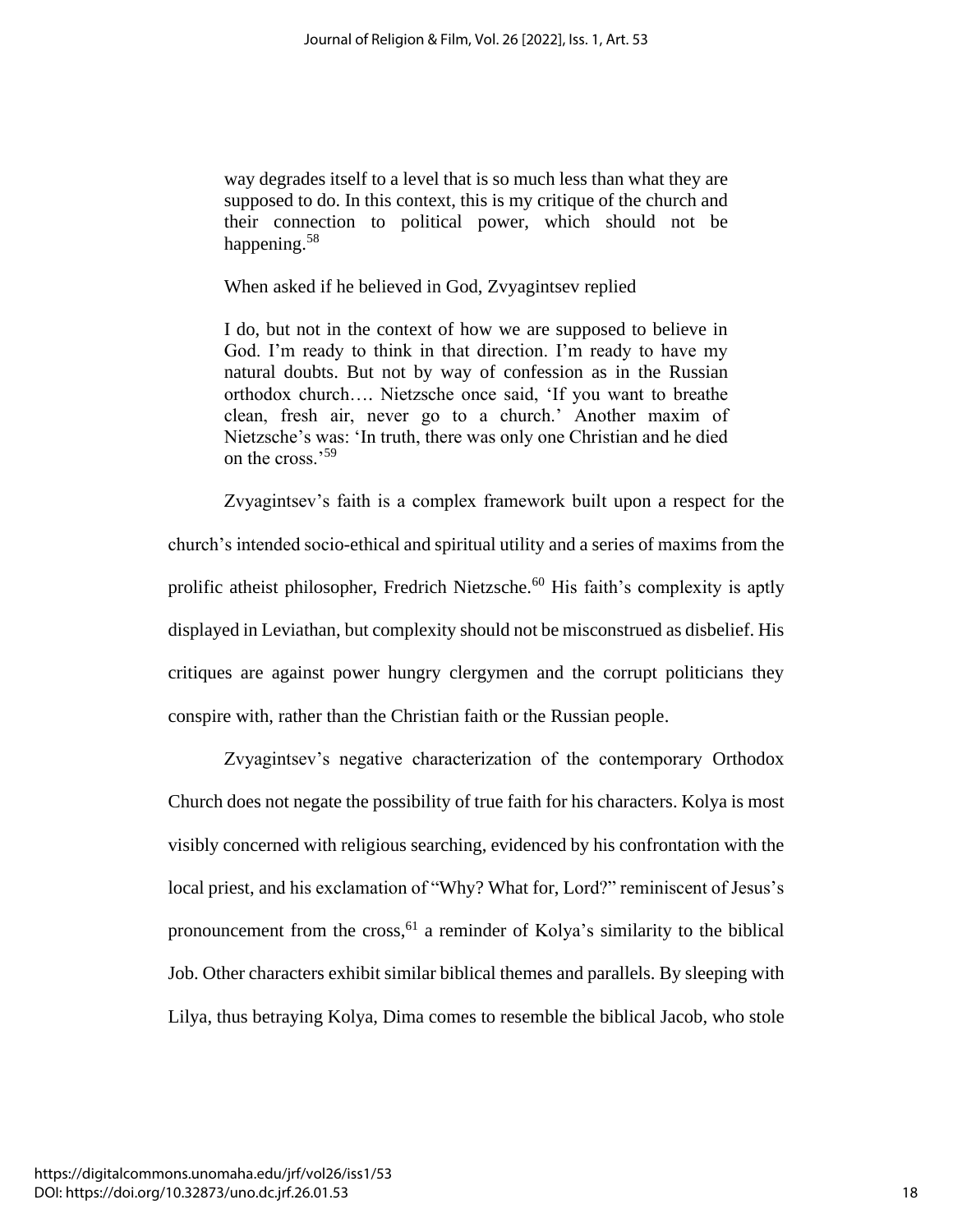his brother's birthright through deception, fleeing in self-preservation.<sup>62</sup> Roma and Lilya's relationship to each other mirrors the biblical story of Ishmael and Hagar. In the story of Ishmael and Hagar, Abraham has an illegitimate child by his servant and banished them from his home when his wife bears their son. <sup>63</sup> Similarly, both Roma and Lilya are banished from their home due to familial strife: Lilya by her own unfaithfulness and Roma by his father's incarceration. Even Mayor Vadim, the film's combative antagonist, seems genuine in his faith despite his misdeeds, constantly consulting the priest in both personal and professional matters. In his meeting with Dima, he asks the lawyer if he is baptized. Dima replies that he does not believe in God. Although Vadim's motive for asking Dima about his faith is vague, it is likely related to Vadim's plot to kill the lawyer. Later in the film, he abducts Dima but spares his life, thus saving his soul from what Vadim assumes to be eternal damnation, an act that is simultaneously depraved and righteous.

Parallels between the characters and their biblical counterparts are as ubiquitous as the orthodox iconography that is so frequently visible in the film's long, meandering shots. The abandoned church building where Roma and his friends go to drink is adorned with ornate biblical paintings, including a depiction of John the Baptist's beheading. The mayor's SUV is adorned by a crucifix hanging from the rearview mirror. The priest's office is adorned with an ornate *ecce homo* bust and statues of St. Vladimir the Baptizer. <sup>64</sup> The mayor and the priest discuss business beneath an icon of the last supper, and even Kolya's friend, Stepanich, has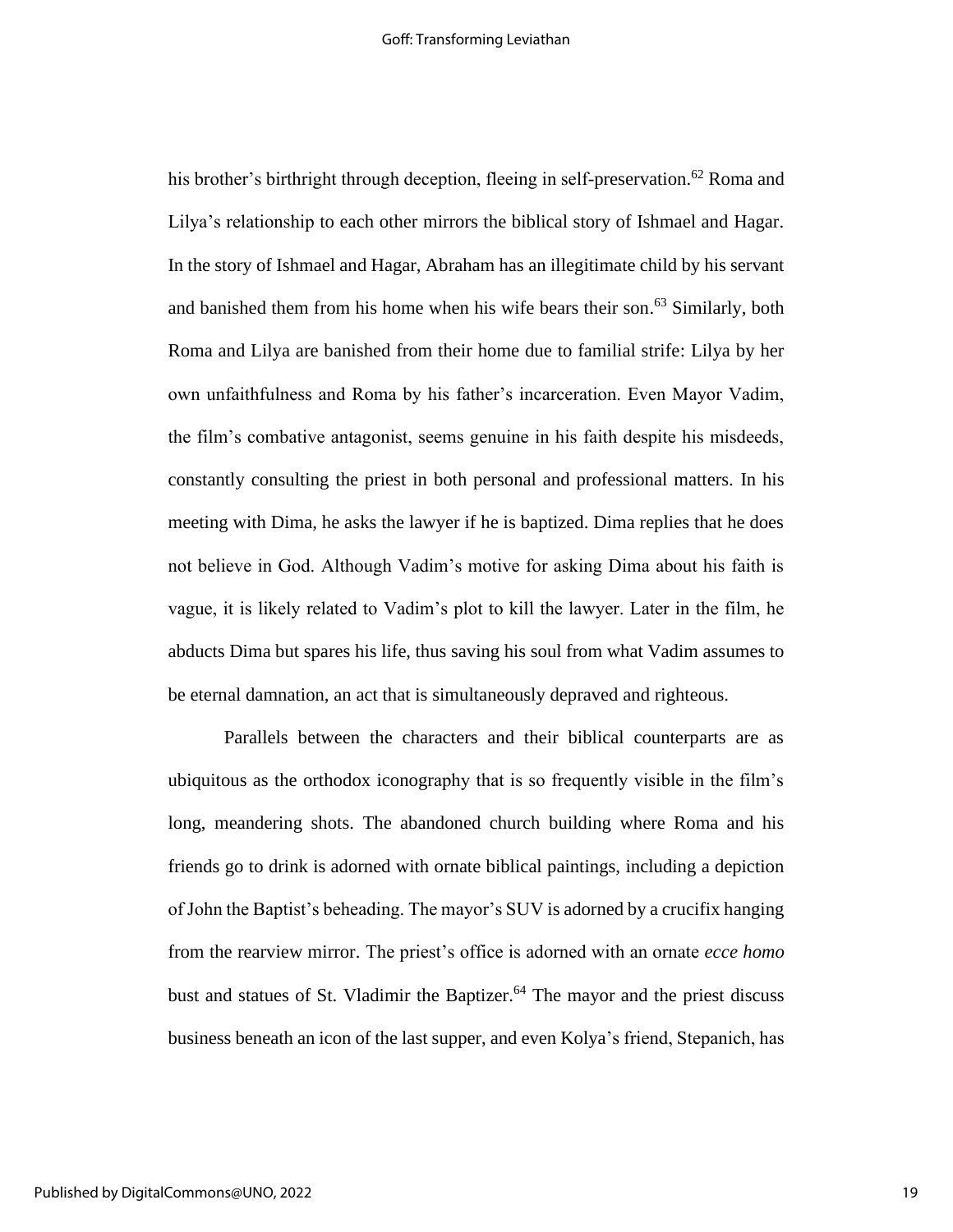iconic imagery in his car alongside pictures of naked women. <sup>65</sup> Iconographic ubiquity emphasizes the characters' internalized religious identities and conflicts. In interviews, Zvyagintsev identified the bible and Hobbes as primary sources of inspiration, giving credence to the legitimacy of the parallels between his characters and their biblical counterparts. 66

Zvyagintsev's film is a postmodern reinterpretation of the story of Job. *Leviathan* is the story of Job living in a Hobbesian state, but in the absence of God. Job is the story of a man whose livelihood is destroyed, who calls upon God, and has his health restored. However, *Leviathan* is the story of a man who loses best friend, wife, and home. He calls upon God but receives no response. Then he is imprisoned and his son is orphaned; the forces of evil and corruption triumph, and Kolya receives neither comfort nor redemption. Even the film's cinematography emphasized the characters' aloneness, which Zvyagintsev explained in an interview:

In the last third of the movie when Nikolay [Kolya, the fisherman] has a conversation with the priest and asks him over and over 'Where is your god?' and they talk about Job and how god came to him and appreciated his righteousness. Then we have the finale with the views and tides, and the metal container beating against the shore, and we're waiting for something to happen, for god to appear, and then we have the credits. There's no grandfather with a beard coming down from the sky to save them.<sup>67</sup>

Zvyagintsev's reinterpretation of Job emphasizes the corruption, isolation,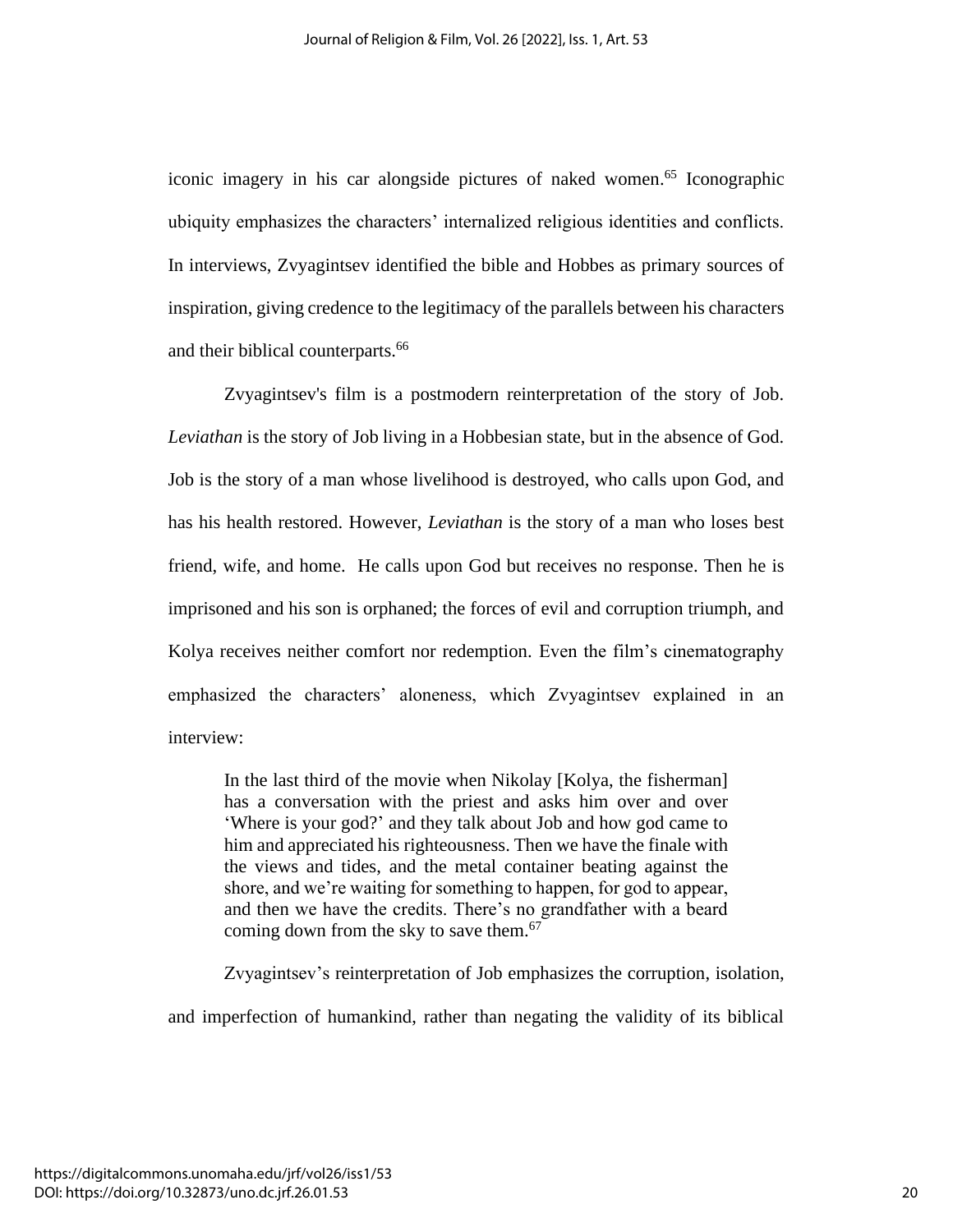influences. Lilya is an apt personification of Hobbes's assertions of fundamental human isolation, and her suicide is the ultimate manifestation of Zvyagintsev's Hobbesian pessimism regarding human nature. Although Roma blaming her for the family's ill fate was likely a catalyst of her suicide, her sustained isolation during the film is an indisputably significant factor. Lilya stands isolated, subdued, and icy amongst an ensemble of volatile and passionate characters. Her relationship to Roma is contentious at best; in their first on-screen interaction, she criticizes his lack of manners, and he calls her an ape. She tells Kolya that he is responsible for Roma's upbringing and remains aloof and withdrawn for the film's duration. Her isolation is not restricted to familial matters, as she remains subdued with her friends, and even sits alone on her daily bus ride to work.<sup>68</sup> The only notable instance of her attempting to engage in genuine conversation is with Dima in a hotel room. In the previous scene Kolya discovers their affair and assaults both his wife and best friend. In the hotel room, Lilya applies a warm compress to Dima's face as he reclines on the bed and claims responsibility for the regrettable situation, saying, "It's all my fault" to which he replies:

No such thing. Each of us is guilty of our own faults. Everything is everyone's fault. Even if we confess, the law doesn't hold it to be proof of guilt. We're innocent until proven guilty. But who's going to prove anything? And to whom?

She asks if he believes in God, to which he replies, "Why do you all keep asking me about God? I believe in facts. I'm a lawyer, Lilya." She reaches to touch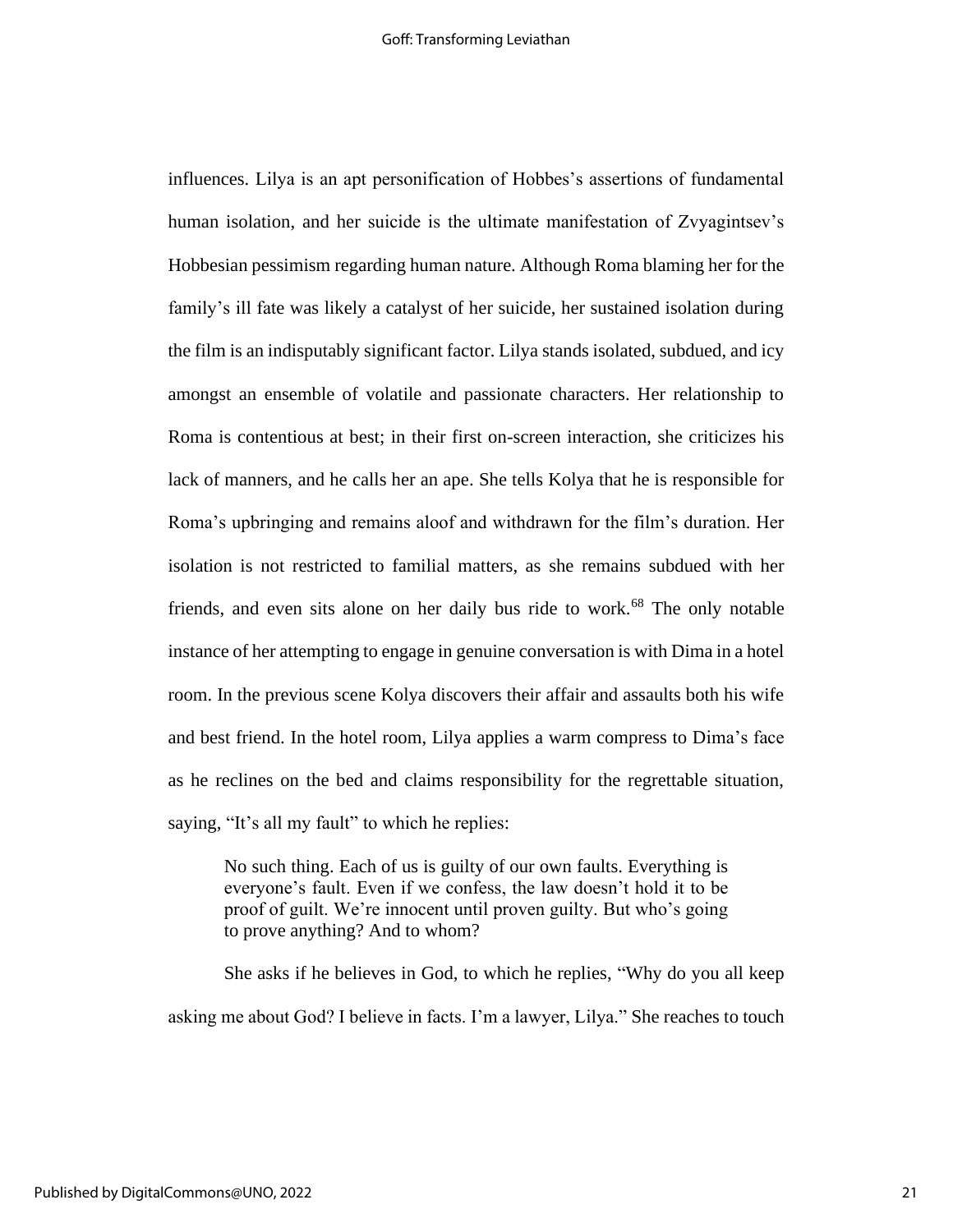him, and he recoils, saying, "Don't. Please. No confessions." She says, "Because there's no proof?" Dima replies, "And there won't be any." He then asks her to leave with him for Moscow, and she says that she does not understand him. Dima replies, "I don't understand myself." She lowers her head onto her chest, but he pushes her off, presumably due to broken ribs.

Her exchange with Dima reveals the degree of Lilya's isolation—her isolation from her husband, friends, lover, and even from the possibility of divine redemption or reconciliation. That is not to say that her suicide was inevitable, so much as it was the cumulative result of considerable isolation and unavailability, and Roma's verbal attacks catalyzed her suicide, rather than directly causing it.

The film directly addresses the book of Job in Kolya's dialogue with the priest following his wife's suicide. Kolya meets the priest at the store, as he buys vodka and the priest buys bread for a funeral. It is never overtly established who the funeral was for, but it can be implied that it was related to Lilya's death. Outside, Kolya taunts the priest, saying, "Well, where is your merciful God almighty?" The priest turns and replies,

Mine is with me. As for you, I wouldn't know. Who do you pray to? I haven't seen you in the church. You don't fast, take community, or go to confession.

Kolya, between gulps of vodka, says, "If I lit candles and all, would things be different? Would I get my wife back from the dead? And my house? Or is it too late?" The priest, defensive, shifting his sack of bread on his shoulder, retorts, "I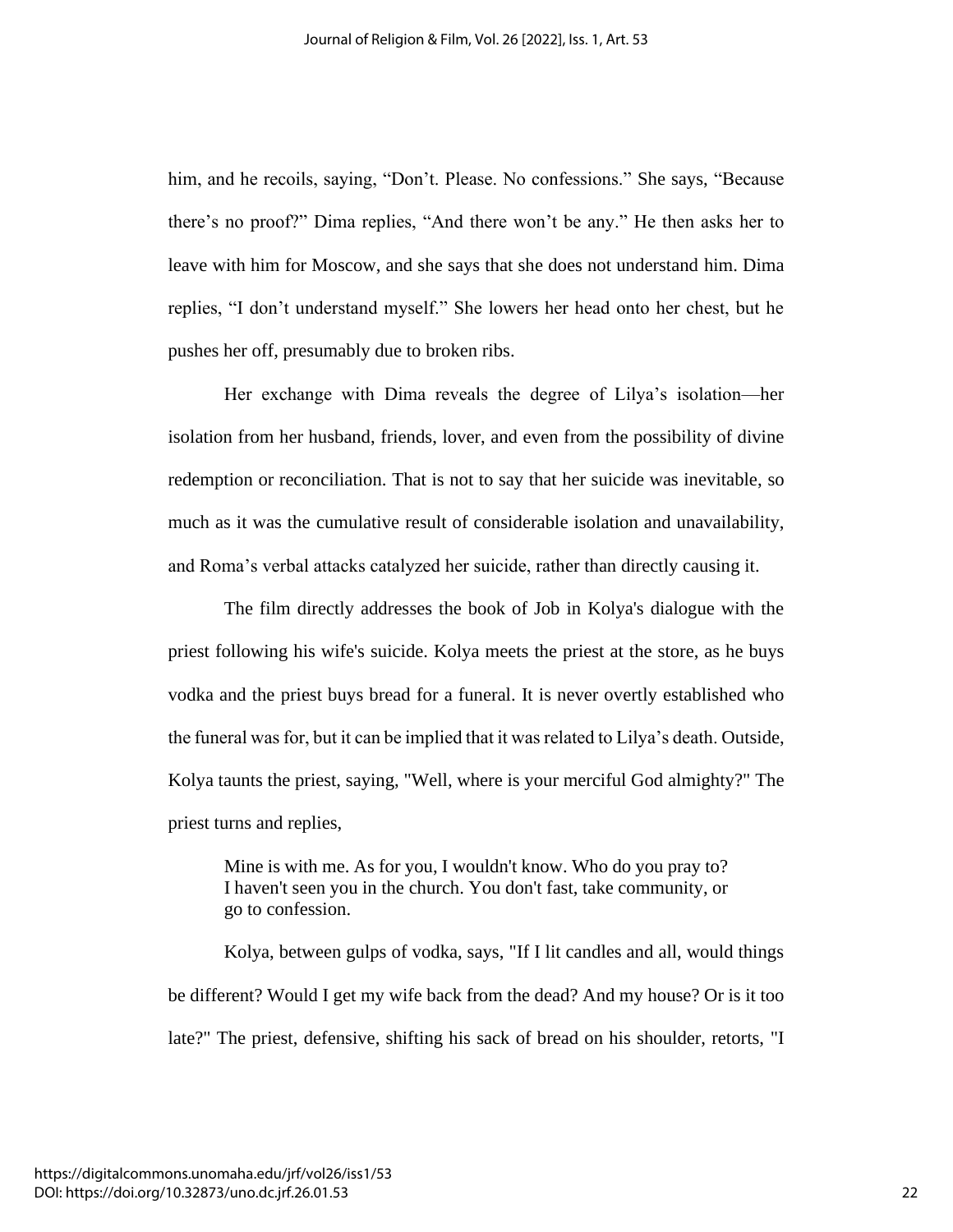don't know. Our Lord moves in mysterious ways." Kolya replies, "You don't know?

Then why do you call me to confession? What do you know then?" And the priest

replies with a metaphor, quoting Job 41:

Can you pull in the Leviathan with a fishhook or tie down its tongue with a rope? Will it keep begging you for mercy? Will it speak to you with gentle words? Nothing on earth is its equal. It is king over all that are proud.

Kolya, unsatisfied with the priest's response, replies, "Father Vesely. I am talking to you as a regular person. Why the… riddles? What for?" The priest attempts to explain his metaphor, saying

Have you heard of a man named Job? Like you, he was preoccupied with the meaning of life. 'Why?' He asked. 'Why me of all people?' He worried so much, he became covered with scabs. His wife tried to talk some sense into him, his friends told him not to evoke God's wrath, but he kept kicking up dust and sprinkling ash on his head. Then the Lord relinquished his anger and appeared to him in a hurricane and explained everything to him in pictures.<sup>69</sup>

Kolya prods for a conclusion to the story, and the priest continues, "Job

resigned himself to his fate and lived to be 140. Got to see four generations of his

family and died old and content." Kolya, unconvinced, asks, "Is that a fairy tale?"

The priest responds simply, "No. It's in the bible."

This scene is a modern retelling of Job's inquiries of God, but instead of an upright man begging an answer of the heavens and receiving an answer from the midst of a hurricane, it portrays a broken drunk taunting a priest and receiving a parable. Kolya attempts to resign himself to his fate, but the punishment continues;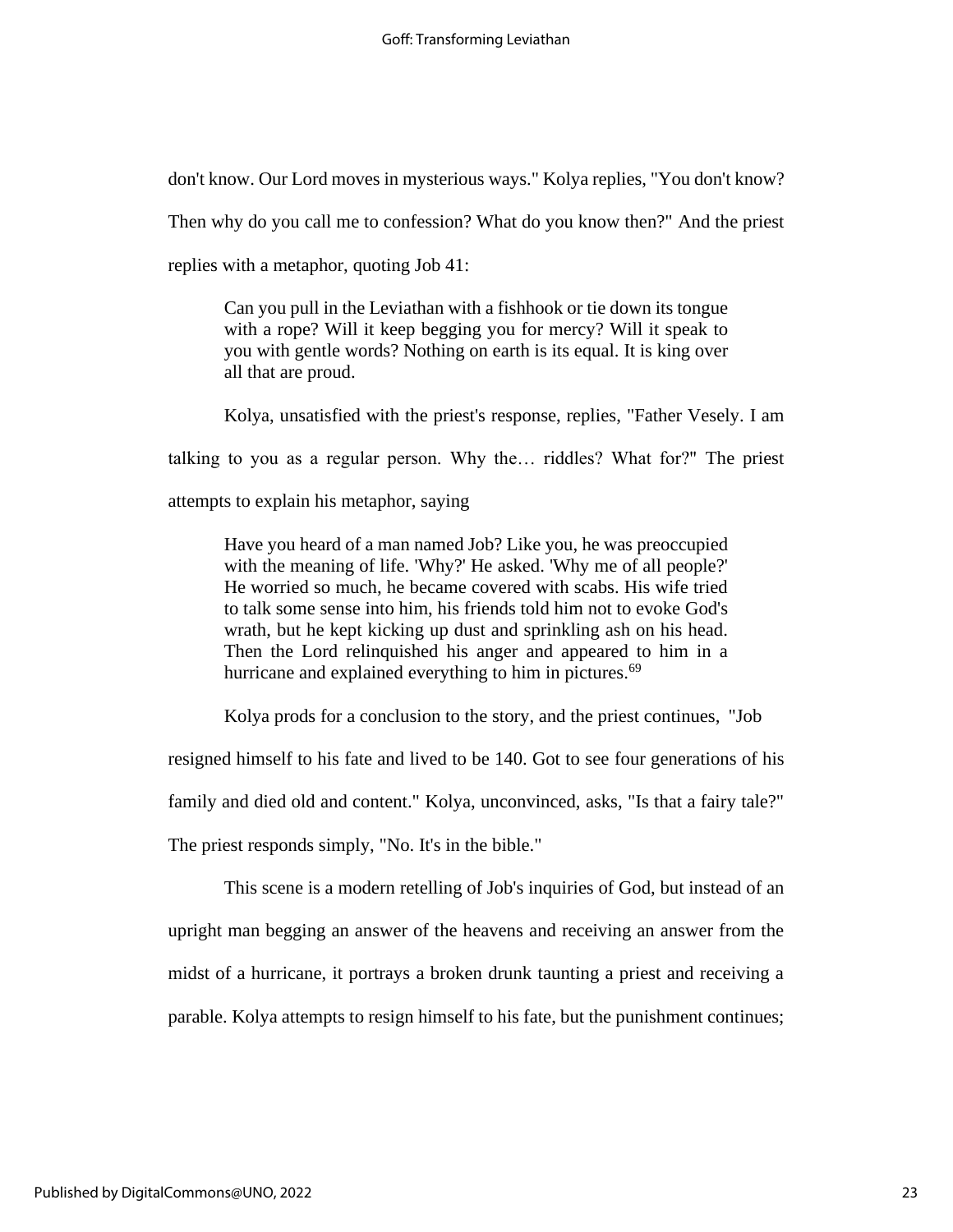he is imprisoned and loses his son and friends. This modern interpretation reduces the original story of Job to, in Kolya's words, a "fairy tale". Kolya, the modern Job, receives no reconciliation nor redemption; no hurricane and no pictures; no answer to the meaning of life. He receives a parable and a prison sentence. Such is the nature of Zvyagintsev's reimagination of the story of Job.

#### *Zvyagintsev: The Iconoclast*

Zvyagintsev's divergence from Hobbes's philosophy is equally pronounced. He portrays the church as opportunistic and disingenuous, dealing in fairy tales, the state as brutish and exploitative, and the relationship between the two as disastrous for the governed. The mayor and the priest discuss means of seizing others' property under a painting of Christ and the disciples. The mayor abuses his power to build an opulent church for the priest, who then preaches a sermon praising truth, love, humility, and servitude within an ornate cathedral of ill-gotten gains. The film portrays a melding of the church and the state that benefits both institutions, but at the expense of the governed.

In the middle of the sermon, Mayor Vadim whispers to his son, "God sees everything, son." Mayor Vadim sees no irony in this statement because he has no need to do so; there is no accountability for his actions on earth, and Zvyagintsev in his pessimism casts doubt on whether he will be held accountable for his actions in eternity. This prospect turns Hobbes's pronouncement, "The fool hath said in his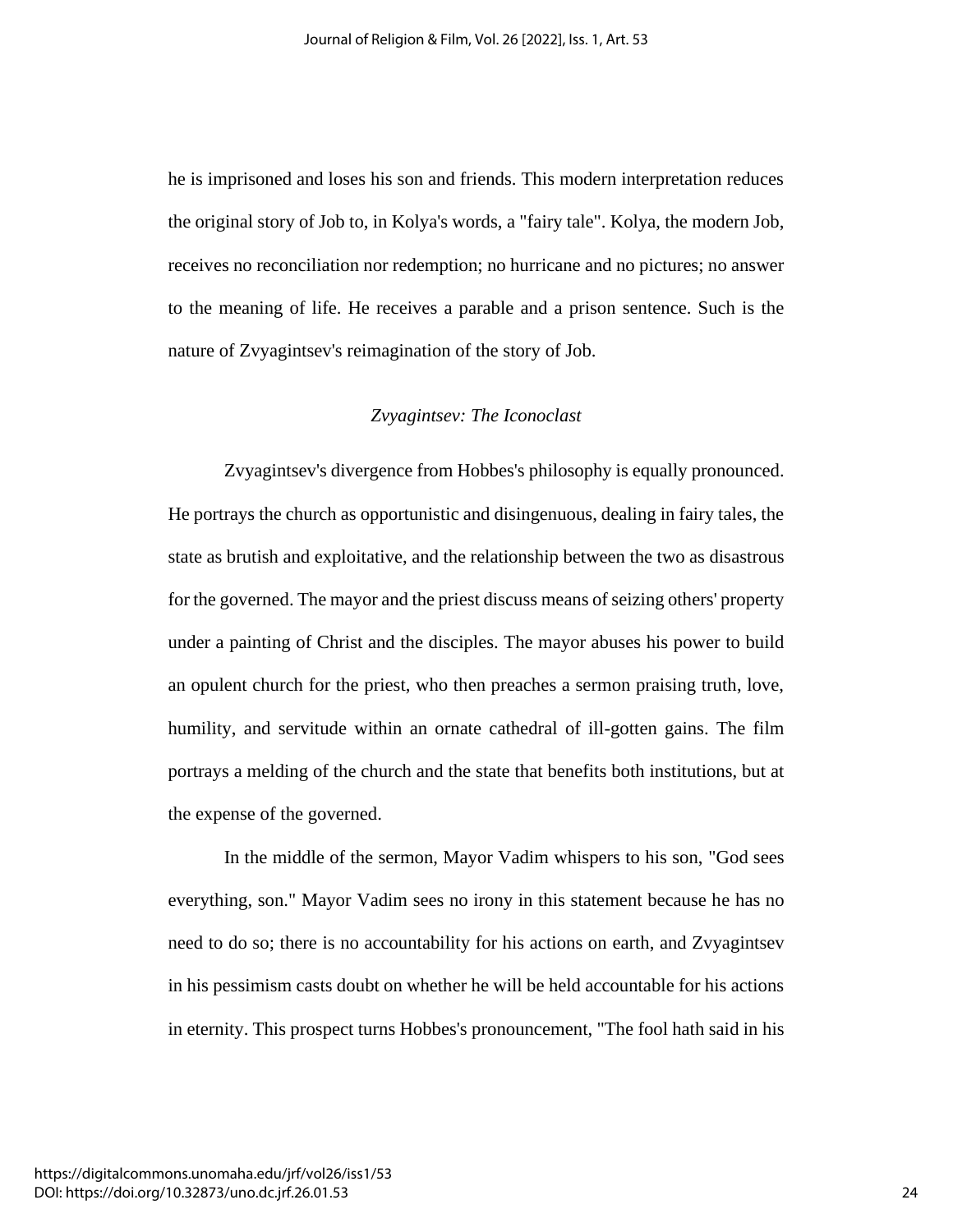heart, there is no such thing as justice"<sup>70</sup> on its head. Rather, Zvyagintsev proposes that it is foolish to believe that justice can exist in a commonwealth with an unaccountable sovereign, a proposition that he explained in an interview, saying, "Thomas Hobbes was fundamentally mistaken to idealize the state."<sup>71</sup>

The ability of the state to rule responsibly is further undermined by the similarity in the actions, temperaments, and inclinations of the government and the governed. In *Corruption as Shared Culpability: Religion, Family, and Society in Andrey Zvyagintsev's Leviathan*, Maria Hristova goes so far as to assert that Vadim and Kolya share numerous similarities despite their conflicted interests. Hristova asserts that cinematic similarities in the opening scene, depicting Kolya's reunion with Dima, and the closing scene, depicting Vadim leaving the inaugural service of his new church, near-identical shots of automobiles crossing the same bridge from right to left, are intended to "suggest that Kolya and the mayor have more in common than meets the eye and that their conflict of interest might be only superficial rather than an expression of a fundamental difference of values."<sup>72</sup> Such parallels, Hristova assets, are reinforced by both characters' propensity towards alcohol-fueled violent outbursts, the mayor's rare and surprising moments of genuine humanity, and Kolya's questionable morality. <sup>73</sup> She also details the film's moral ambiguity, writing,

Kolya's temper prevents him from being a stereotypical hero figure; but the mayor's glimpses of humanity, such as his seemingly genuine faith, or his affection for his son, also add a layer of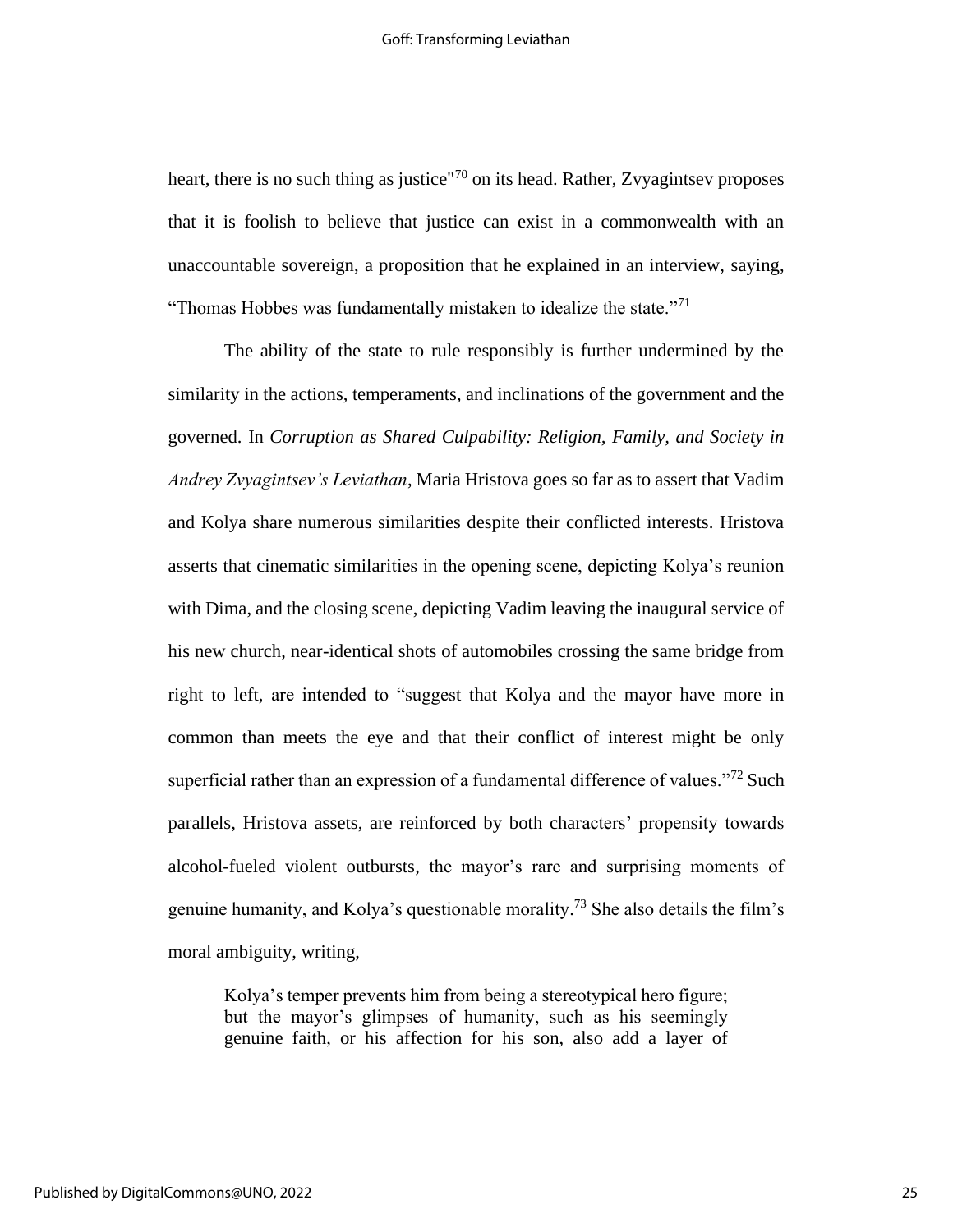verisimilitude and complexity to what otherwise would be a twodimensional villain. Such careful nuancing of the main characters negates, to a degree, what should have been a clear moral dividing line between Kolya and the mayor. Corruption in the form of personal failings precludes the existence of entirely positive characters in the film. Furthermore, functioning in a morally compromised landscape of unjust institutions and compromised narratives, no one could retain any kind of moral higher ground. The prevalent corruption depicted in the film on all levels of existence achieves the erasure between "good" and "bad" people and between "positive" and "negative" actions leaving a morally grey state of being that inflicts suffering on everyone, equally.<sup>74</sup>

After Roma catches Lilya and Kolya in the throes of passion, he runs crying along the shore, resting against the bleached skeleton of a beached whale. Roma literally rests among the corpse of a dead Leviathan, a metaphor for the corruption of Hobbes's commonwealth and the associated political theory. Similarly, Roma drinks with his friends around a fire in the ruins of an old church. Just as Roma crying among the skeleton of Leviathan is metaphorical for the death of the commonwealth, the image of teenagers drinking beer and smoking cigarettes around a fire in the ruins of a church, surrounded by faded iconic paintings, is a symbol of the death of the church.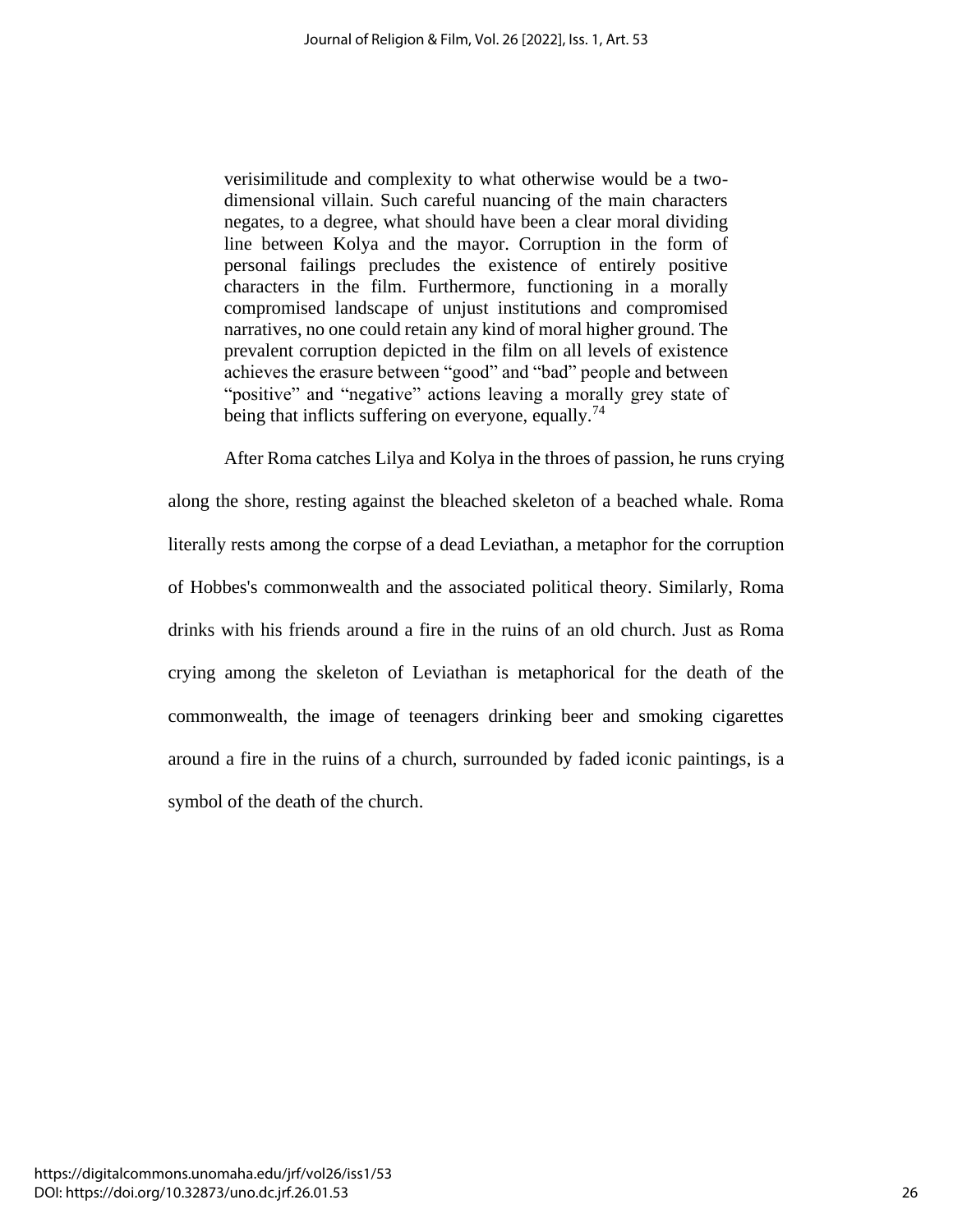

*Figure 2: Roma and the skeleton of a beached whale*



*Figure 3: Roma and his friends drinking in the abandoned church*

Leviathan's third transformation, Zvyagintsev's masterpiece, is a constant stream of iconoclastic imagery; a mayor and a priest plotting injustice beneath an iconic painting; a child weeping upon the skeleton of a Leviathan; teenagers drinking in the shell of an abandoned church; a drunk demanding answers of God and receiving nothing but a prison sentence; a sermon proclaiming the virtues of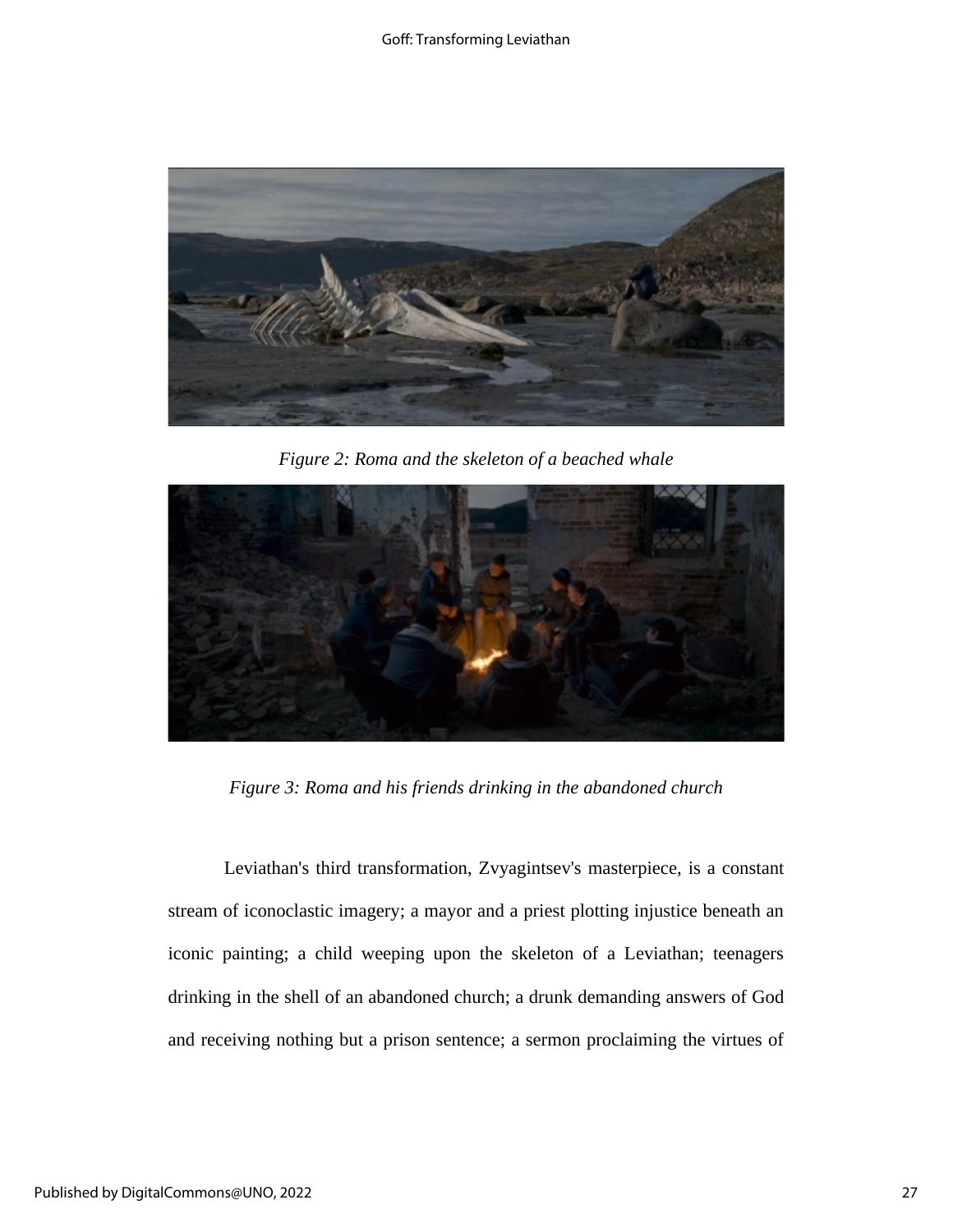truth and love in a church built upon coerced and stolen land. The world of Leviathan is ruled by corrupted institutional power; one without a state to protect nor a church to comfort and nurture. These images are Zvyagintsev's proclamation that the modern world is one where the story of Job, while valid, is told by opportunistic profiteers and Hobbes's social contract is as inert as the skeleton of a dead whale. However, Zvyagintsev is neither an atheist, nor an anarchist, and his depictions of corruption and perversion are a call for careful reconstruction rather than radical demolition.

#### **In the Shadow of Leviathan's Skeleton: Societal Ramifications**

The societal ramifications of this rejection of both church and state are severe. Zvyagintsev's world is one without earthly institution to replace the divine. The entire film is an exploration of a truly empty world that asks what authority can replace these hollow institutions. As stated in Hobbes's *Leviathan*, in the absence of authority, man's impulse is to create his own.<sup>75</sup> In his works, Friedrich Nietzsche famously explored the death of God and the creation of new authority. His philosophy on God has been abbreviated to the simplistic statement "god is dead," but this summary is a wildly misleading summary of a nuanced, thoughtful consideration of the ramifications of godlessness.<sup>76</sup>

In *The Gay Science,* Nietzsche theorizes allegorically, telling the story of a madman who in the bright morning hours ran into the marketplace, crying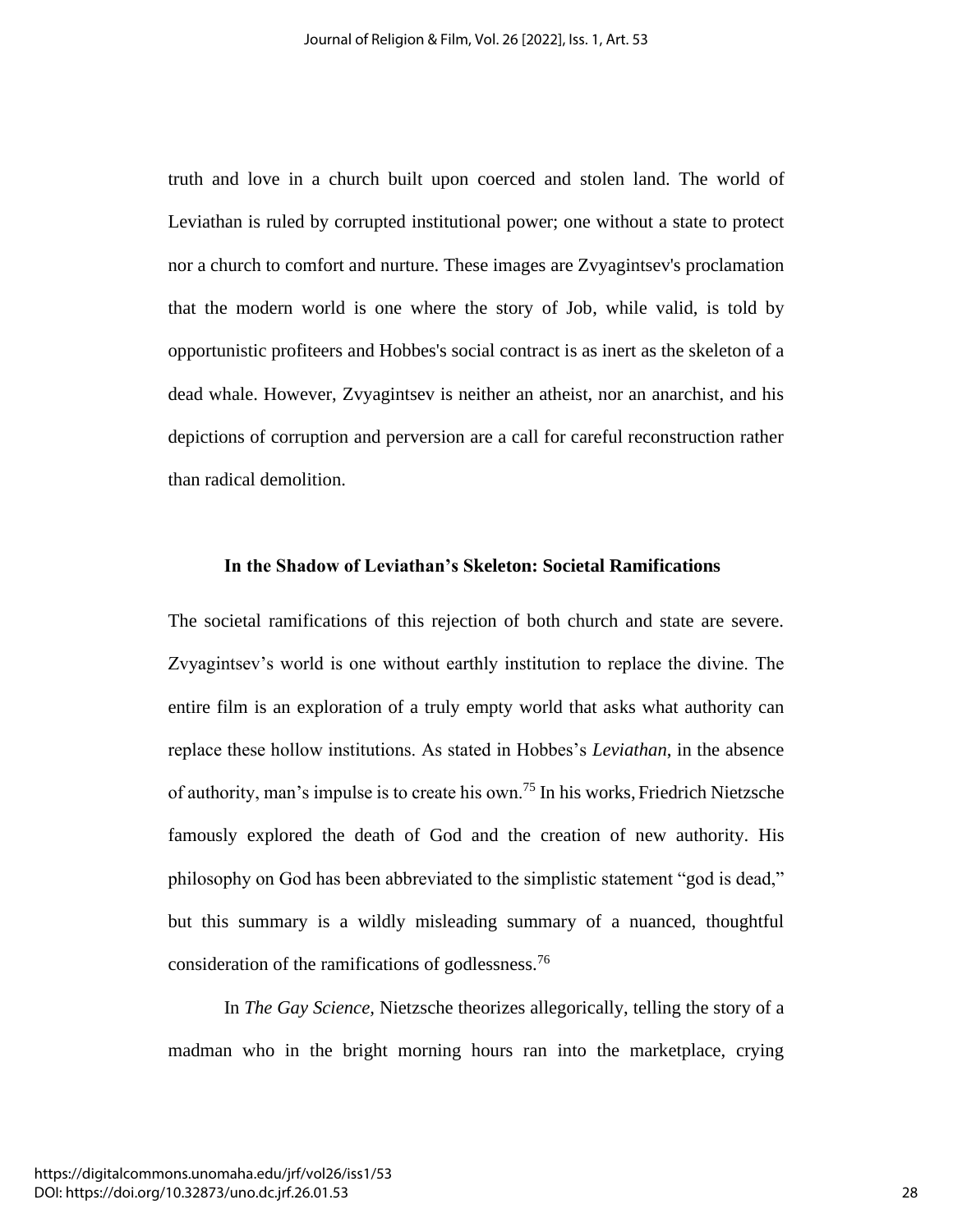incessantly, "I seek God!" He is mocked, but he jumps into the midst of the crowd,

piercing them with his gaze, and delivers a dramatic monologue:

'Whither is God' he cried. 'I shall tell you. We have killed him- you and I. All of us are his murderers. But how have we done this? How were we able to drink up the sea...Whither are we moving now? Away from all suns? Are we not plunging continually? Backward, sideward, forward, in all directions? Is there any up or down left? Are we not straying as through an infinite nothing.... Do we not hear anything yet of the noise of the gravediggers who are burying God... God is dead. God remains dead. And we have killed him. How shall we, the murderers of all murderers, comfort ourselves? What was holiest and most powerful of all that the world has yet owned has bled to death under our knives… What festivals of atonement, what sacred games shall we have to invent? Is not the greatness of this deed too great for us? Must not we ourselves become gods simply to seem worthy of it? There has never been a greater deed; and whoever will be born after us—for the sake of this deed he will be part of a higher history than all history hitherto.<sup>77</sup>

In the aftermath of the realization of God's death, humanity has attempted to unburden itself of the guilt of killing God; to drown out the sound of God's gravediggers with white noise. In the modern age, "festivals of atonement" are held weekly in ornate cathedrals, and "sacred games" are played around the ballot box. Since God's death, humans have paradoxically sought atonement in religion and government, much like those Egyptian youths who under cover of night entered the shuttered temples and embraced dead gods in the preface to *The Gay Science*. 78

Zvyagintsev's *Leviathan* was released in 2014, 132 years after Nietzsche's proclamation of God's death. For 132 years, humankind has held its festivals of atonement and played its sacred games, attempting to forgive themselves for, and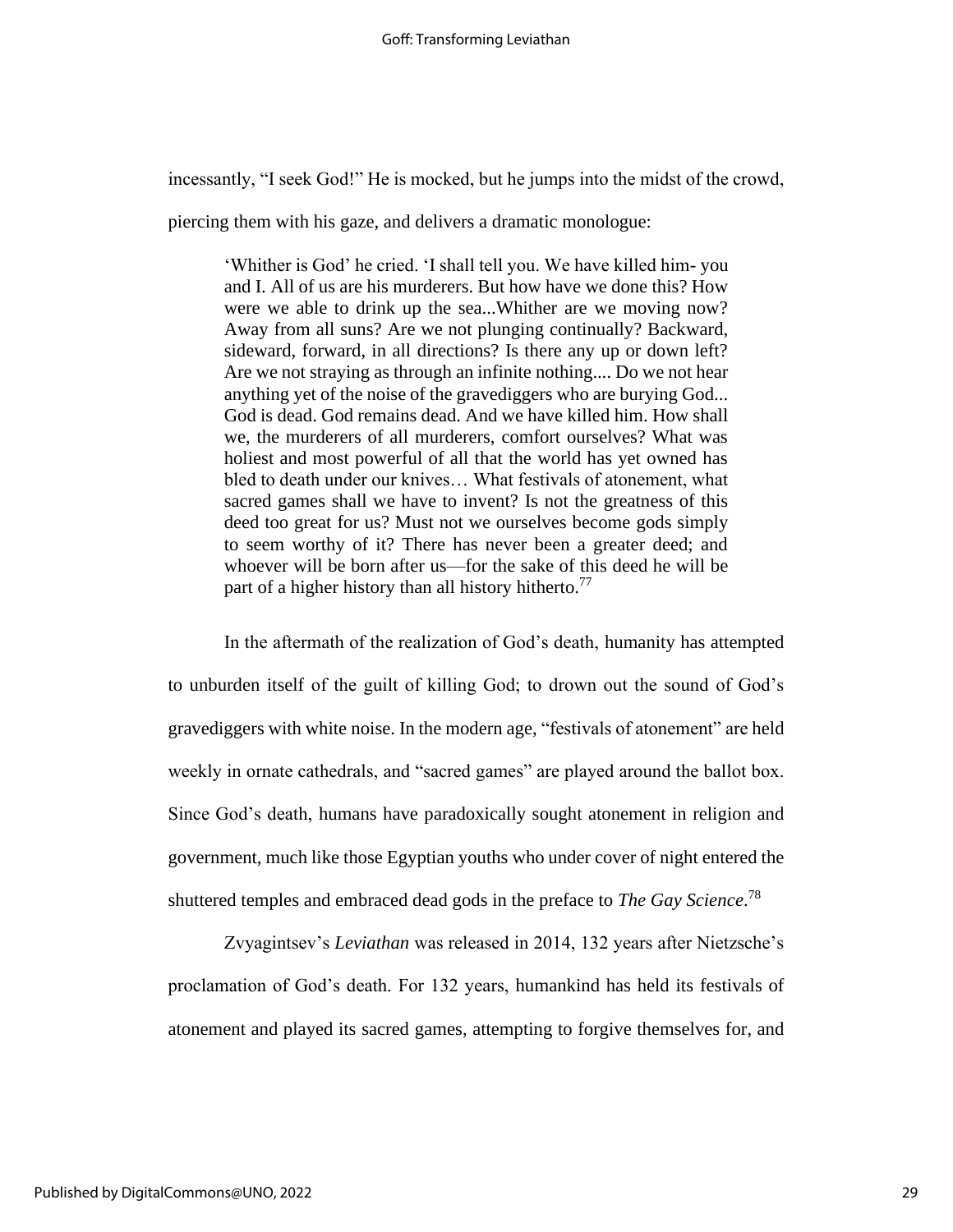forget about, the death of God. Zvyagintsev depicts a world that has been, for 132 years, run by self-proclaimed Gods: men who have slain Leviathan. The film portrays life as it is for those who live in absence of the God of Job, or the commonwealth of Hobbes; life as it is for those who are obligated, against their will, to become their own gods, in Nietzschean terms.<sup>79</sup>

This world is a dark one. Vodka and cigarettes are consumed in alarming quantity with absurd frequency: with meals, as celebration, and as consolation in times of despair. Faced with a life in which they must become their own gods and confront the skeletons of Leviathan, both governmental and religious, Zvyagintsev's characters fade into a haze of despondence and escapism.

In an interview, Zvyagintsev emphasized the significance of the church and state's unholy unity and stressed the necessity of transformation, saying,

I am very dismayed by the alliance between the Church (Russian Orthodox Church) and the State. Essentially, it robs the Church of the opportunity to bestow its own ethical evaluations, its own independent moral judgments on what is happening right now. In this way, the Church is forced into a kind of imprisonment, as it were. It becomes a captive, a hostage who is obliged to, at a minimum, keep silent… this instrument of opposition, this system of back and forth feedback, with signals and responses—this has to function! It is imperative! It is imperative that it should work, that this instrument is fully operational, in order to provide a moral assessment. Because if not this, then what, who? Who else can give an ethical assessment?<sup>80</sup>

Zvyagintsev's pessimistic portrayal of a world of hollow institutions, built

with the bones of Leviathan's skeleton, stands as a challenge. He challenges the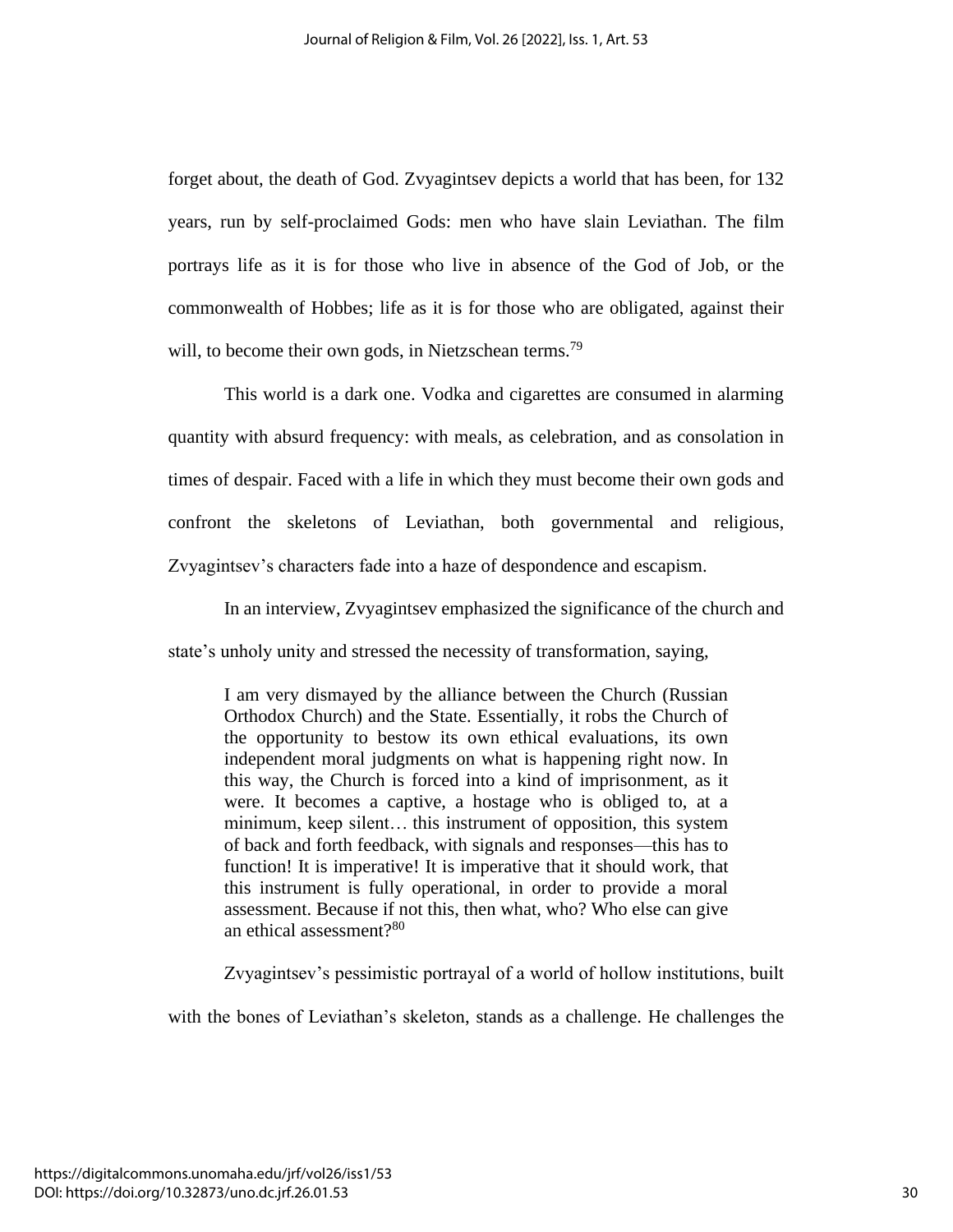audience to learn from the failures of his characters and the society they compose. He challenges them to rebuild a cause worth serving in a world of abusive mayors and maligning bishops. He challenges the audience to weep among the brittle bones of Leviathan's skeleton, but then to rise to exhume and resurrect an even greater fourth Leviathan, one that realizes the bible's validity, and both appoints and respects the just rulers of Hobbes's philosophy, disproving his own work's cynicism. Zvyagintsev challenges the audience to further transform Leviathan into a beast truly worthy of fear and respect, legitimate in its authority and honorable in its dominion.

6 Job 1:6-12

7 Ibid

8 Job 1:12-2:10

9 Job 2:11-13

<sup>&</sup>lt;sup>1</sup> Jörg Spieker. "Foucault and Hobbes on Politics, Security, and War." 190.

<sup>&</sup>lt;sup>2</sup> M.M Goldsmith. "Hobbes's Ambiguous Politics." 671. Goldsmith concludes that Hollar drew the original front-piece, and that the face of the commonwealth is that of the young Charles II to whom Hobbes presented an original manuscript of *Leviathan*, providing insight into Hobbes's relationship to the authorities of his time.

<sup>&</sup>lt;sup>3</sup> John M. Steadman. "Leviathan and Renaissance Etymology." 575-576.

<sup>4</sup> Devin Stauffer. "'Of Religion' in Hobbes's Leviathan." Stauffer's analysis further explores the degree, radicalism, and historical-philosophical significance of Hobbes's secularism.

<sup>5</sup> Louis Menashe. Cinéaste 40. This article provides a concise summary of Zvyaginsev's film, Leviathan. It is highly recommended that readers who have not yet watched the film read this review before proceeding to read this article.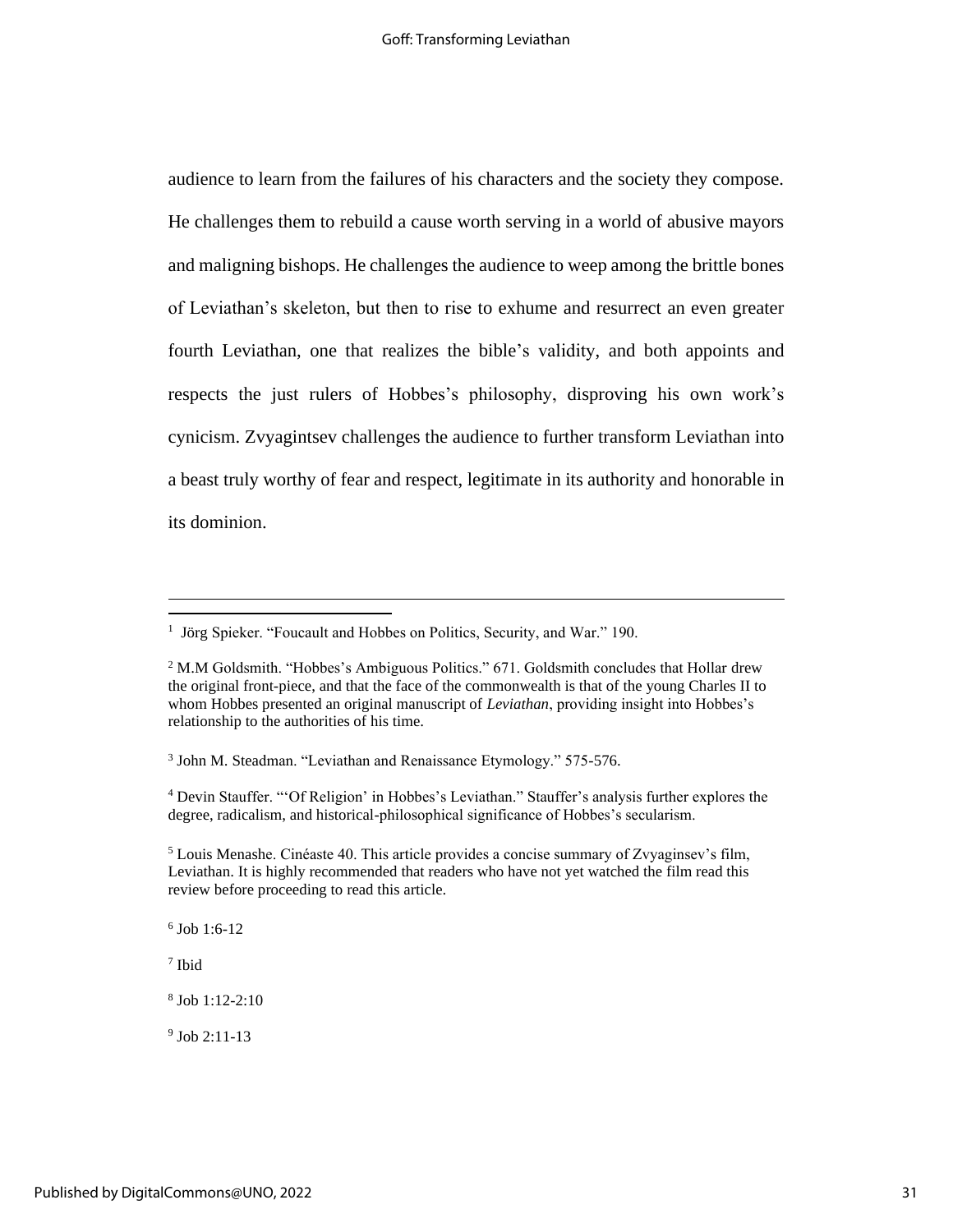$10$  Job 4:7-9

 $11$  Job 23:1-24:25

 $12$  Job 41:1-4

<sup>13</sup> Job 41:33-34

<sup>14</sup> Job 42:1-6

 $15$  Job 42:10-17

<sup>16</sup> For further exploration the book of Job's rejection of anthropocentrism and its context and significance within the greater story of the Old Testament, see Moshe Halbertal. "Job, the Mourner."45-46.

<sup>17</sup> Gen 1:28

<sup>18</sup> Deut 11; Deut 30:1-10

<sup>19</sup> "Moshe Halbertal." Sapir Journal. Accessed January 3, 2022. https://sapirjournal.org/authors/moshe-halbertal/.

<sup>20</sup> Moshe Halbertal. "Job, the Mourner."45.

<sup>21</sup> Job 41:15-17; Job 41:23

<sup>22</sup> Job 41:24

<sup>23</sup> Yosefa Raz. "Reading Pain in the Book of Job." 94. Yosefa further enumerates the narrative parallels between Job's affliction and the description of Leviathan's invulnerability and establishes the relevance of Ugaritic mythology to the story of Job.

<sup>24</sup> Mark S. Smith "Biblical Narrative Between Ugaritic and Akkadian Literature: Part I: Ugarit and the Hebrew Bible: Consideration of Comparative Research." 9-11.

<sup>25</sup> Ps. 104:24-26

<sup>26</sup> Psalms 104:24-26 is often incorrectly interpreted as describing God playing *with* Leviathan, rather than creating Leviathan *to play in* his creation.

<sup>27</sup> Patricia Springborg. "Hobbes's Biblical Beasts: Leviathan and Behemoth."355. Springborg suggests that just as the bible states that man is made in the image of God, the state is created in the image of those who construct it, thus continuing the cycle of creation.

<sup>28</sup> For a brief summary of Hobbes's philosophy with a particular emphasis on the role of the sovereign, see "Hobbes's Leviathan." The Illustrated Magazine of Art 2, no. 7. 43-44.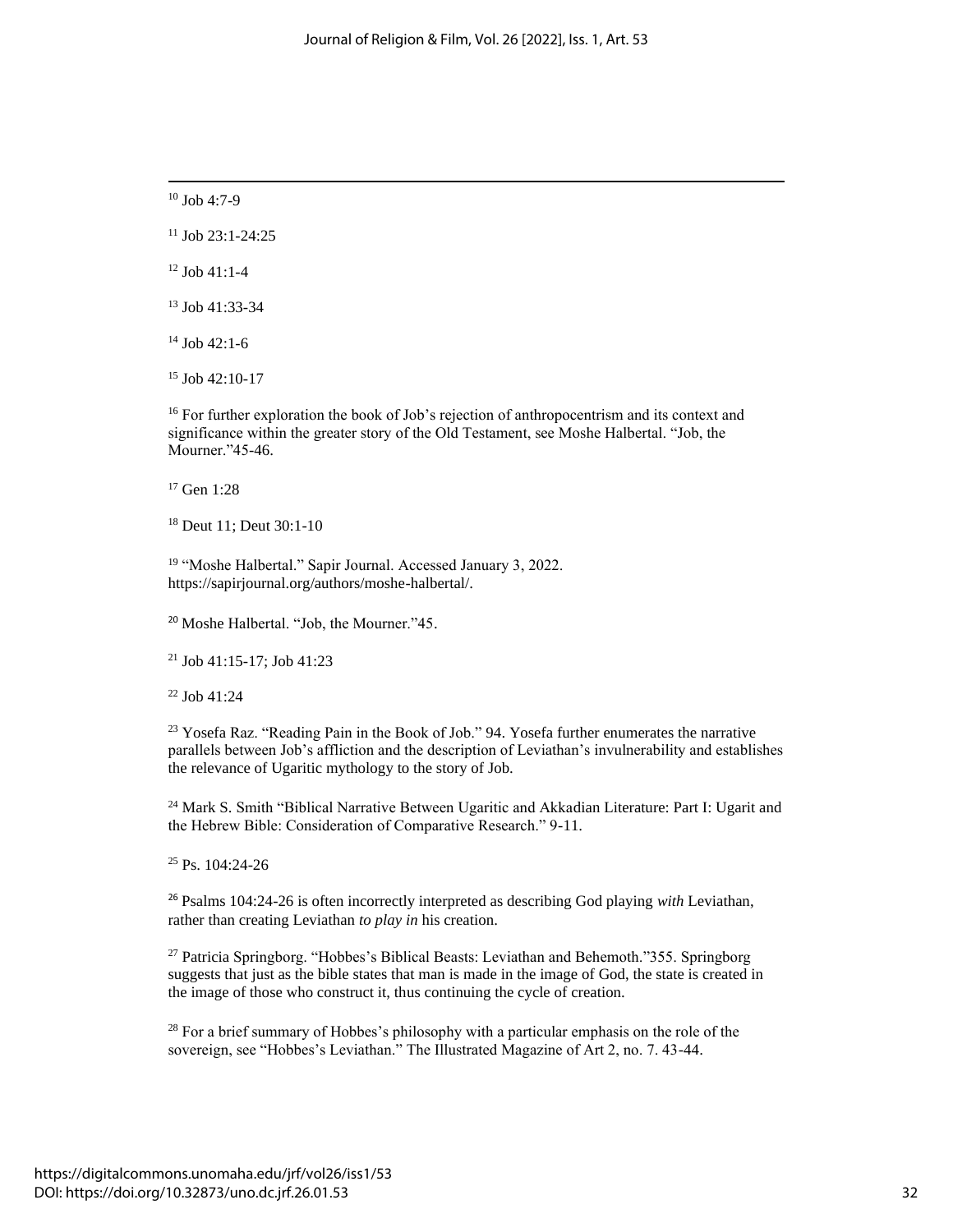<sup>29</sup> Ronald Beiner. "Machiavelli, Hobbes, and Rousseau on Civil Religion." 629. Beiner describes Hobbes's argument for theocracy and reconciles it with Hobbes's controversial status as a secular philosopher.

 $30$  For clarification on the utility of censorship within Hobbes's commonwealth, see J. Judd Owen. "The Tolerant Leviathan: Hobbes and the Paradox of Liberalism."136.

<sup>31</sup> Ibid. Owen presents delinquency and dissent as similar issues, as Hobbes considered dissent to be a form of delinquency that undermines the authority of the commonly consented to sovereign and the social contract itself.

 $32$  Thomas Hobbes. Leviathan. 96-97. Using the metaphor of a military commander having command of not only the entire army, by of individual units as well, Hobbes justifies the divine right of the sovereign to both interpret and implement biblical law. (I use the pronoun "they" to refer to the sovereign, even though Hobbes did not, as Hobbes believed that the sovereign could be either male or female.)

<sup>33</sup> For clarification on the religious role of the sovereign as divine rulers, interpreters of biblical law, and adherents of biblical law, see Jonathan J. Edwards "Calvin and Hobbes: Trinity, Authority, and Community."123.

 $34$  Ibid.

<sup>35</sup> Thomas Hobbes. "Leviathan or the Matter, Forme, & Power of a Common-Wealth Ecclesiasticall and Civill." 291.

<sup>36</sup> Thomas Hobbes. Leviathan. 97-98. In contrast with his reputation as a cold absolutist, Hobbes details the high moral expectations of the sovereign. He insists that since their authority is derived from the consent and respect of the governed, they must live in such a way that their judgement could not be perceived as hypocritical.

 $37$  Thomas Hobbes. Leviathan. 103. Notorious for his dark vision of human nature, in this passage, Hobbes outlines the psychological causes, rather than societal ramifications, of natural conflict, providing a basis for future inquiry on the consequences of conflict.

<sup>38</sup> Eric Schwitzgebel. "Human Nature and Moral Education in Mencius, Xunzi, Hobbes, and Rousseau."147. Schwitzgebel summarizes Hobbes's perspective on the natural human inclination to conflict and contrasts it with the perspectives of his contemporaries.

<sup>39</sup> Thomas Hobbes. Leviathan. 104. This passage, one of Hobbes's most prolific quotations, both summarizes his perspective on human nature and his argument for the commonwealth's establishment.

<sup>40</sup> Thomas Hobbes. Leviathan. 105. Consistent with his proposition that the sovereign be tasked with religious interpretation, Hobbes presents ethics as a human endeavor that can only be judged by earthly institution. In the absence of commonwealth, nothing is unethical, as ethics can be judged only in relation to the commonwealth's laws.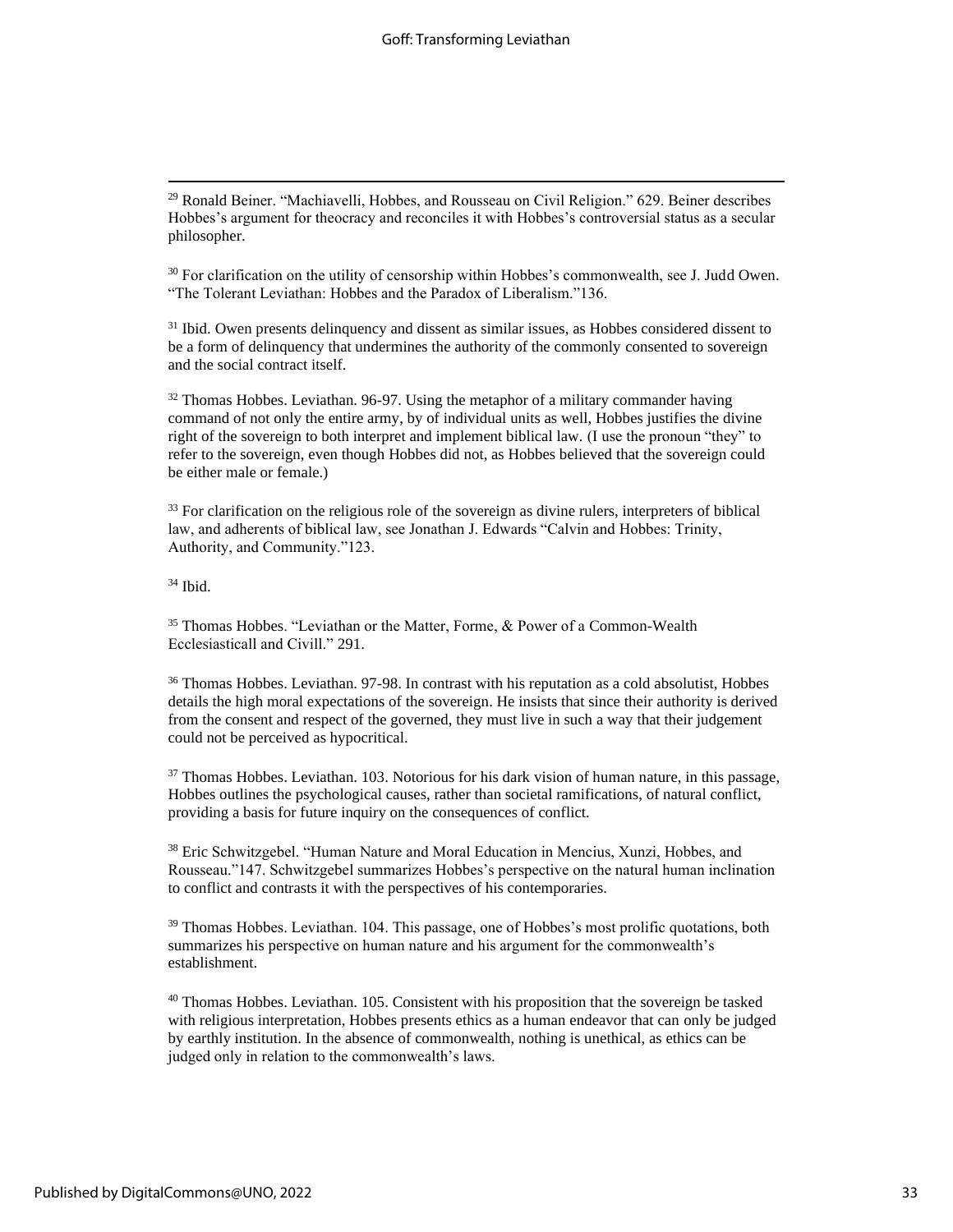<sup>41</sup> Thomas Hobbes. "Leviathan or the Matter, Forme, & Power of a Common-Wealth Ecclesiasticall and Civill."106.

<sup>42</sup> Jon Parkin. "Hobbes and the Reception of 'Leviathan.'"293. Argues that *Leviathan's* complexity and length caused an ambiguity that helped to shield Hobbes from criticism.

<sup>43</sup> Ibid. 298. Hobbes's criticisms of the university system spawned the reinstatement of antiatheism legislation that targeted *Leviathan* specifically.

<sup>44</sup> J. Judd Owen. "The Tolerant Leviathan: Hobbes and the Paradox of Liberalism."135.

<sup>45</sup> Ibid. 136. Owen cites *Leviathan* XXI:11;18. Where Hobbes states that the only undeniable, absolute rights are those that supersede all moral conviction, namely the right to self-preservation.

 $46$  Thomas Hobbes. Leviathan. 186. Hobbes restricts the undeniable rights of subjects to those activities that do not undermine the sovereigns' authority.

<sup>47</sup> J. Judd Owen. "The Tolerant Leviathan."139. This quotation from Hobbes's *De Cive* is consistent with *Leviathan's* principles of fundamental rights.

<sup>48</sup> Charles D. Tarlton. "The Despotical Doctrine of Hobbes, Part I: The Liberalization Of 'Leviathan.'"589. Tarlton documents the criticisms of Hobbes's contemporaries and predecessors.

<sup>49</sup> J. Judd Owen. "The Tolerant Leviathan: Hobbes and the Paradox of Liberalism."131.

<sup>50</sup> Charles D. Tarlton. "The Despotical Doctrine of Hobbes." 589-90.

<sup>51</sup> Ibid. 590.

<sup>52</sup> Ibid. 589.

<sup>53</sup> For a defense of Hobbes's liberalism, see J. Judd. Owen "The Tolerant Leviathan." 130.

<sup>54</sup> For an analysis of tyrannical themes in Hobbes's works, see Charles D. Tarlton. "The Despotical Doctrine of Hobbes" 587.

<sup>55</sup> Andrey Zvyagintsev. director. *Leviathan*.

<sup>56</sup> Maria Hristova. (2020) "Corruption as Shared Culpability: Religion, Family, and Society in Andrey Zvyagintsev's Leviathan (2014)." 33.

 $57$  Surprisingly, a sizeable portion of the film was directly funded by the Russian Ministry of Culture. Katie Kilkenny. "'Leviathan': An Incisive Take on Russia Even Putin Couldn't Ignore."

<sup>58</sup> Michael Guillén. "Cinema as Spiritual Literature: Andrey Zvyagintsev Discusses Leviathan." Cineaste Magazine.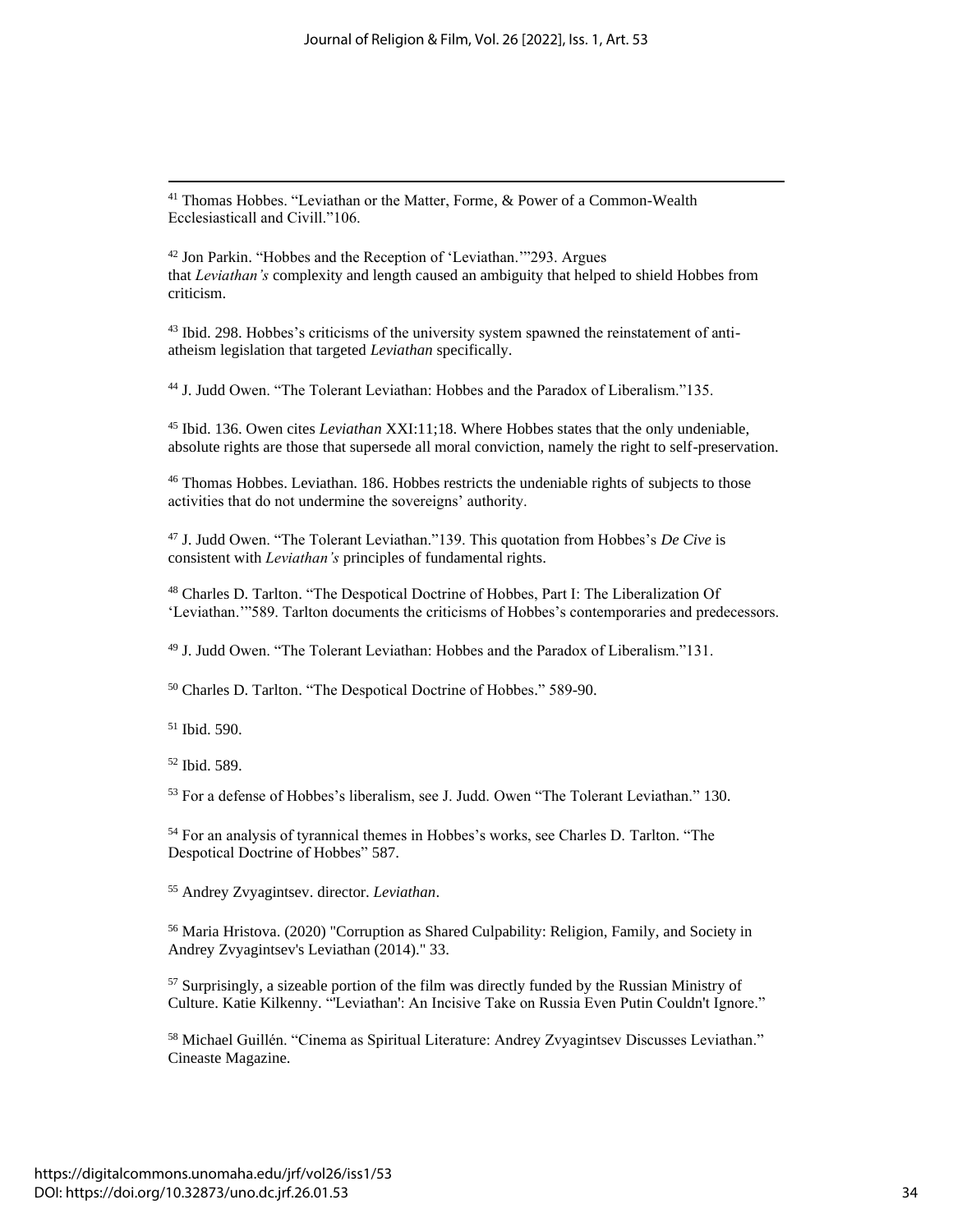<sup>59</sup> Ibid.

<sup>60</sup> Zvyagintsev's references to Nietzsche when explaining his faith help to contextualize my later reference to *The Gay Science*'s assertions on the consequences of the delegitimization of traditional institutions.

<sup>61</sup> Matt. 27:46

<sup>62</sup> Gen. 25:19-27:45

<sup>63</sup> Gen. 16:1-16; 21:8-20

<sup>64</sup> Maria Hristova (2020) "Corruption as Shared Culpability." 17.

<sup>65</sup> Denys Kondyuk. 2016. "Sensing and Longing for God in Andrey Zvyagintsev's *The Return* and *Leviathan*". 9.

<sup>66</sup> Michael Guillén. "Cinema as Spiritual Literature: Andrey Zvyagintsev Discusses Leviathan." Cineaste Magazine.

<sup>67</sup> Jose Solis. Conquering the Leviathan: An Interview with Andrey Zvyagintsev . Other. *Pop Matters*, January 15, 2015.

<sup>68</sup> Maria Hristova. "Corruption as Shared Culpability." 23-25.

 $69$  The priest's interpretation of Job is flawed at best. In her article, Hristova analyzes the relationship between the priest's misrepresentation of Job and the film's recurring theme of corruption.

<sup>70</sup> Thomas Hobbes. Leviathan. 119.

<sup>71</sup> Maria Hristova (2020) "Corruption as Shared Culpability." 10.

<sup>72</sup> Ibid. 22.

<sup>73</sup> Ibid.

<sup>74</sup> Ibid.

<sup>75</sup> Peter J. Steinberger. "Hobbes, Rousseau and the Modern Conception of the State." 596-597. Steinberger references Hobbes's assertion that in absence of governmental authority, individuals naturally establish hierarchies for sake of security and to wage war on other factions.

<sup>76</sup> For further information on the context of Nietzsche's famous quote and explores the societal ramifications of God's death, see Charles C. Josey. "On the Death of God." 280-282.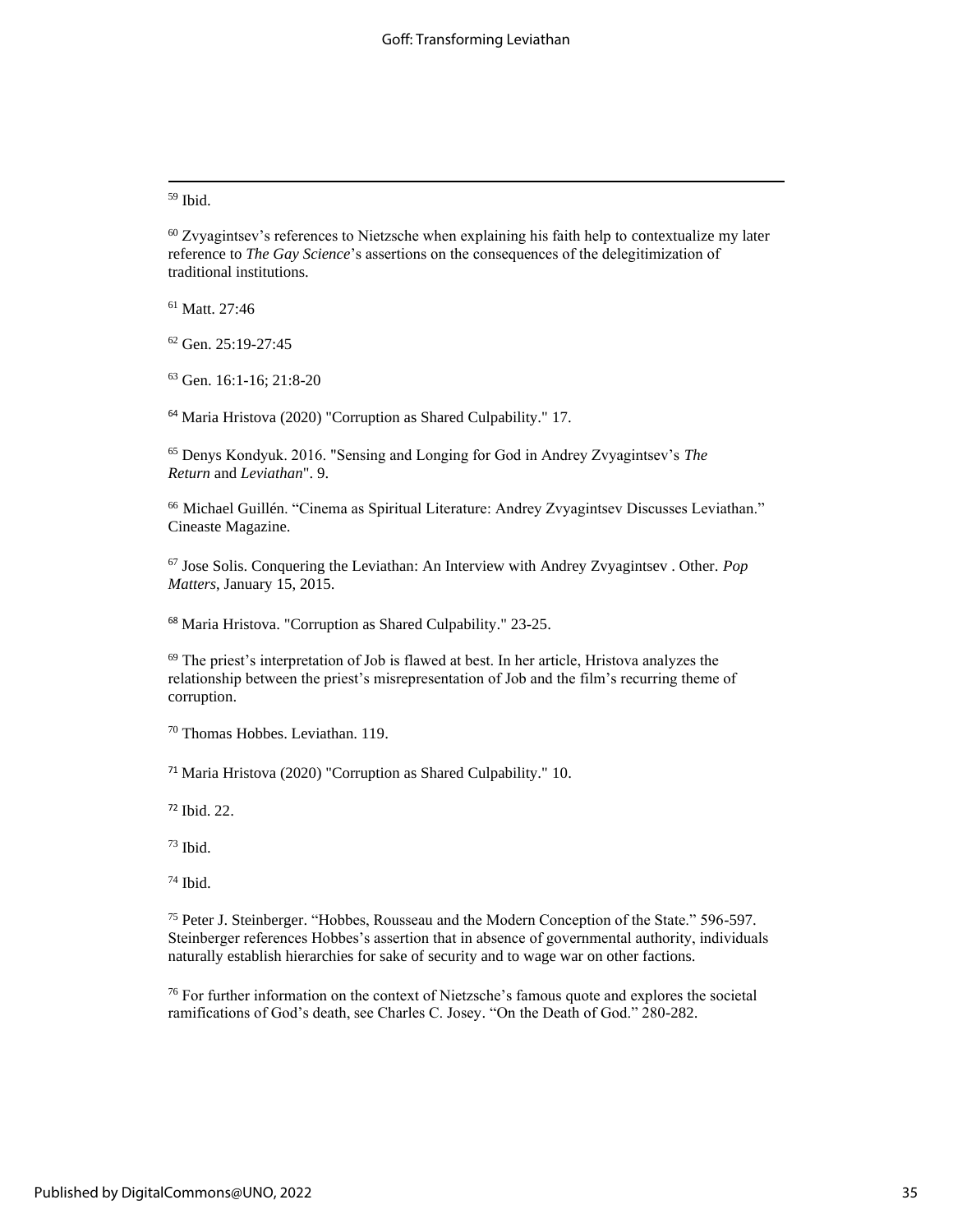<sup>77</sup> Friedrich Wilhelm Nietzsche, and Walter Kaufmann, trans. *The Portable Nietzsche*. 95-96. Kaufman's selection of Nietzsche's most brilliant and influential works provides a concise and accessible collection of excerpts from *The Gay Science.*

<sup>78</sup> Robert B. Pippin. "Nietzsche and the Melancholy of Modernity."507. Pippin relays Nietzsche's allegory of Egyptian youths embracing dead religious idols. Nietzsche uses it as an example of what the post-religious society must avoid. Zvyagintsev's *Leviathan* flies in the face of Nietzsche's remorseless iconoclasm, depicting a society in mourning over the disparity between their desire for and their capacity for faith in traditional institutions.

<sup>79</sup> Susan Foale. "Blanchot and Nietzsche on the Death of God." 73. Foale offers textual context for, and a history of the critical response to, Nietzsche's proposition that humankind embrace their own deification in God's absence.

<sup>80</sup> Maria Trakovsky, and Doug Cummings. An Interview With Andrey Zvyagintsev: Leviathan and Loveless. Other. *Cineaction*, October 2018.

#### **References**

Beiner, Ronald. "Machiavelli, Hobbes, and Rousseau on Civil Religion." The Review of Politics 55, no. 4 (1993): 617–38. http://www.jstor.org/stable/1407609.

Edwards, Jonathan J. "Calvin and Hobbes: Trinity, Authority, and Community." Philosophy & Rhetoric 42, no. 2 (2009): 115–33. http://www.jstor.org/stable/25655346.

Foale, Susan. "Blanchot and Nietzsche on the Death of God." Journal of Nietzsche Studies, no. 19 (2000): 71–79. http://www.jstor.org/stable/20717737.

Goldsmith, M.M. "Hobbes's Ambiguous Politics." *History of Political Thought* 11, no. 4 (1990): 639–73. http://www.jstor.org/stable/26213883.

Halbertal, Moshe. "Job, the Mourner." In The Book of Job: Aesthetics, Ethics, Hermeneutics, edited by Leora Batnitzky and Ilana Pardes, 1st ed., 37–46. De Gruyter, 2015. http://www.jstor.org/stable/j.ctvbkk23h.6.

Guillén, Michael. "Cinema as Spiritual Literature: Andrey Zvyagintsev Discusses Leviathan." Cineaste Magazine. Accessed December 17, 2021. https://www.cineaste.com/spring2015/cinemaas-spiritual-literature-andrey-zvyagintsev discusses-leviathan-web-exclusive.

Hobbes, Thomas. Leviathan. Everyman's Library. Philosophy and Theology: 691A. Dutton, 1950.

Hobbes, Thomas. "Leviathan or the Matter, Forme, & Power of a Common-Wealth Ecclesiasticall and Civill." Hamilton, Ontario: McMaster University Archive of the History of Economic Thought.

"Hobbes's Leviathan." The Illustrated Magazine of Art 2, no. 7 (1853): 43–44. http://www.jstor.org/stable/20538043.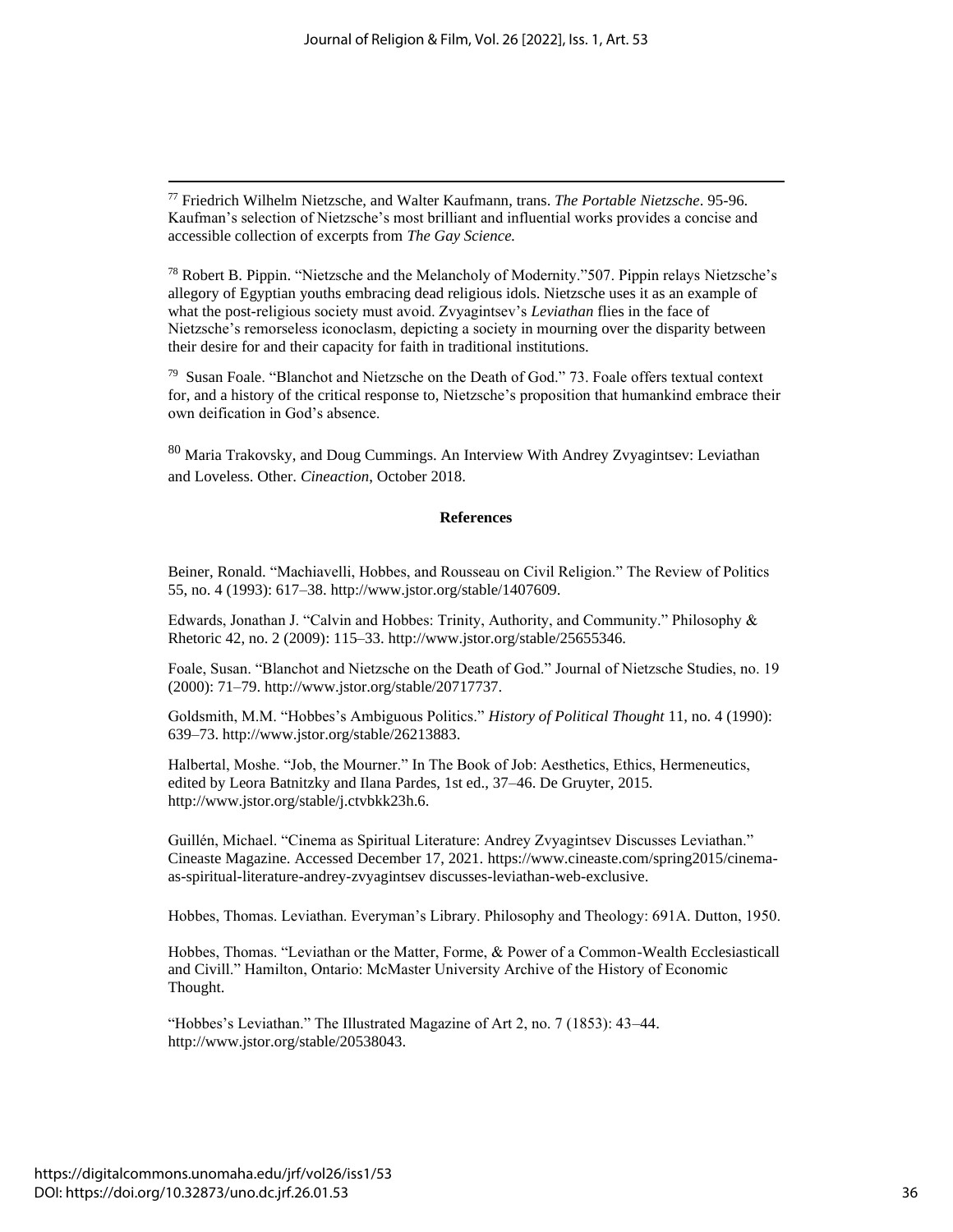Hristova, Maria (2020) "Corruption as Shared Culpability: Religion, Family, and Society in Andrey Zvyagintsev's Leviathan (2014)," Journal of Religion & Film: Vol. 24 : Iss. 2 , Article 1.

Josey, Charles C. "On the Death of God." Journal of Religion and Health 5, no. 4 (1966): 280–90. http://www.jstor.org/stable/27504814.

Kilkenny, Katie. "'Leviathan': An Incisive Take on Russia Even Putin Couldn't Ignore." The Atlantic. Atlantic Media Company, January 23, 2015. https://www.theatlantic.com/entertainment/archive/2015/01/leviathan-the-bleak-satire-of-russiaeven-russias-kind-of-happy-about/384757/.

Kondyuk, Denys. 2016. "Sensing and Longing for God in Andrey Zvyagintsev's *The Return* and *Leviathan*" *Religions* 7, no. 7: 82. https://doi.org/10.3390/rel7070082

Menashe, Louis. Cinéaste 40, no. 1 (2014): 49–50. http://www.jstor.org/stable/43501984.

Nietzsche, Friedrich Wilhelm, and Walter Kaufmann. 1976. *The Portable Nietzsche*. New York: Penguin Books.

Owen, J. Judd. "The Tolerant Leviathan: Hobbes and the Paradox of Liberalism." Polity 37, no. 1 (2005): 130–48. http://www.jstor.org/stable/3877065.

Pippin, Robert B. "Nietzsche and the Melancholy of Modernity." Social Research 66, no. 2 (1999): 495–520. http://www.jstor.org/stable/40971334.

Parkin, Jon. "Hobbes and the Reception of 'Leviathan.'" Journal of the History of Ideas 76, no. 2 (2015): 289–300. http://www.jstor.org/stable/43948739.

Raz, Yosefa. "Reading Pain in the Book of Job." In The Book of Job: Aesthetics, Ethics, Hermeneutics, edited by Leora Batnitzky and Ilana Pardes, 1st ed., 77–98. De Gruyter, 2015. http://www.jstor.org/stable/j.ctvbkk23h.8.

Schwitzgebel, Eric. "Human Nature and Moral Education in Mencius, Xunzi, Hobbes, and Rousseau." History of Philosophy Quarterly 24, no. 2 (2007): 147–68. http://www.jstor.org/stable/27745086.

Smith, Mark S. "Biblical Narrative Between Ugaritic And Akkadian Literature: Part I: Ugarit and the Hebrew Bible: Consideration of Comparative Research."

Revue Biblique (1946-) 114, no. 1 (2007): 5–29. http://www.jstor.org/stable/44090866.

Solis, Jose. Conquering the Leviathan: An Interview with Andrey Zvyagintsev . Other. *Pop Matters*, January 15, 2015.

Spieker, Jörg. "Foucault and Hobbes on Politics, Security, and War." Alternatives: Global, Local, Political 36, no. 3 (2011): 187–99. http://www.jstor.org/stable/23210892.

Springborg, Patricia. "Hobbes's Biblical Beasts: Leviathan and Behemoth." Political Theory 23, no. 2 (1995): 353–75. http://www.jstor.org/stable/191883.

Stauffer, Devin. "'Of Religion' in Hobbes's Leviathan." The Journal of Politics 72, no. 3 (2010): 868–79. https://doi.org/10.1017/s0022381610000228.